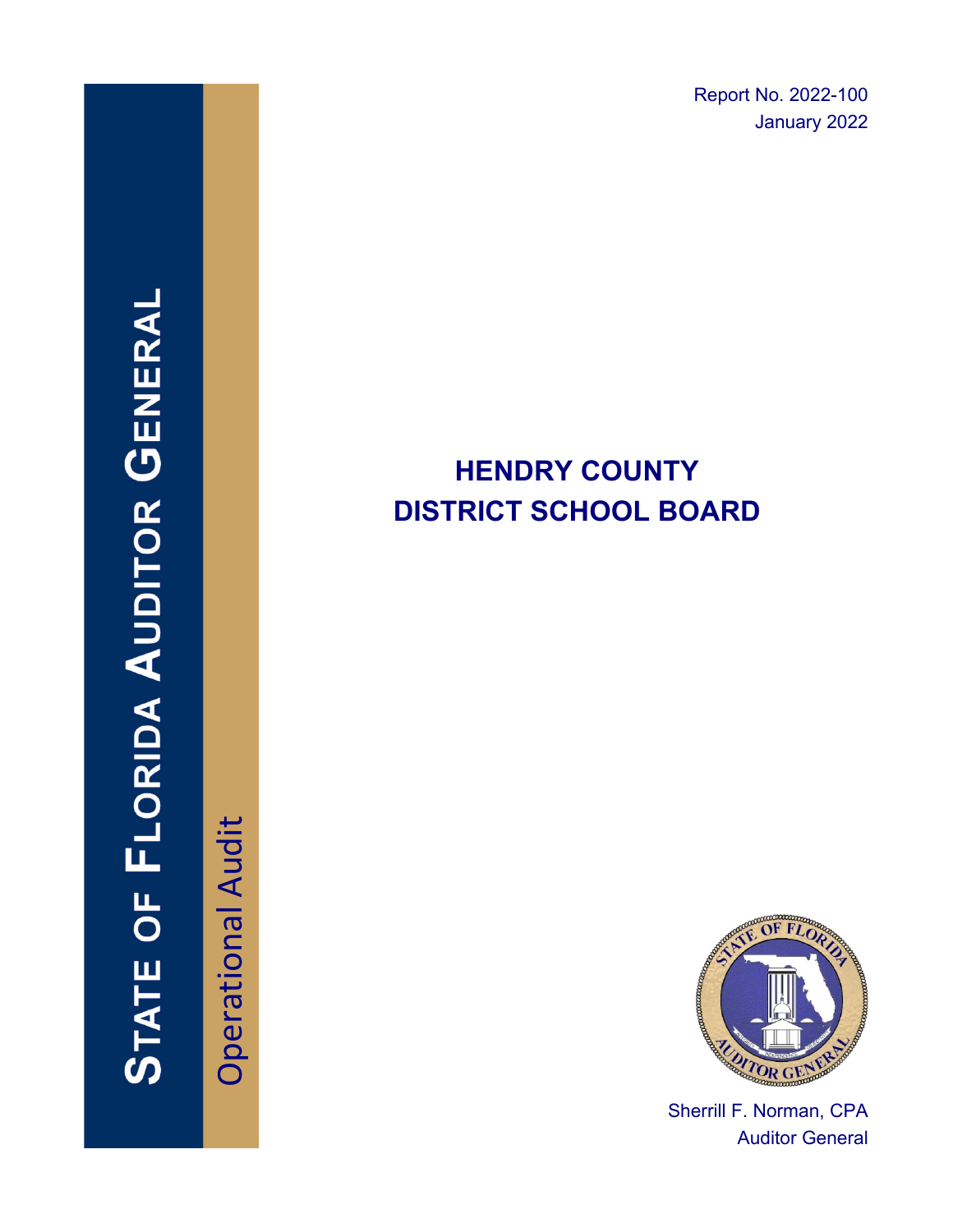#### **Board Members and Superintendent**

During the 2020-21 fiscal year, Michael Swindle served as Superintendent of the Hendry County Schools from November 17, 2020, Paul K. Puletti served as Superintendent before that date, and the following individuals served as School Board Members:

|                                 | District No. |
|---------------------------------|--------------|
| Dwayne E. Brown                 | 1            |
| Paul Samerdyke from 11-17-20    | 2            |
| Dr. Sally Berg through 11-16-20 | 2            |
| Amanda Nelson, Vice Chair       | 3            |
| Stephanie Busin, Chair          | 4            |
| Jon Basquin                     | 5            |
|                                 |              |

The audit was supervised by Ramon L. Bover, CPA.

Please address inquiries regarding this report to Edward A. Waller, CPA, Audit Manager, by e-mail at tedwaller@aud.state.fl.us or by telephone at (850) 412-2887.

This report and other reports prepared by the Auditor General are available at:

[FLAuditor.gov](http://flauditor.gov/)

Printed copies of our reports may be requested by contacting us at:

**State of Florida Auditor General** 

**Claude Pepper Building, Suite G74 · 111 West Madison Street · Tallahassee, FL 32399-1450 · (850) 412-2722**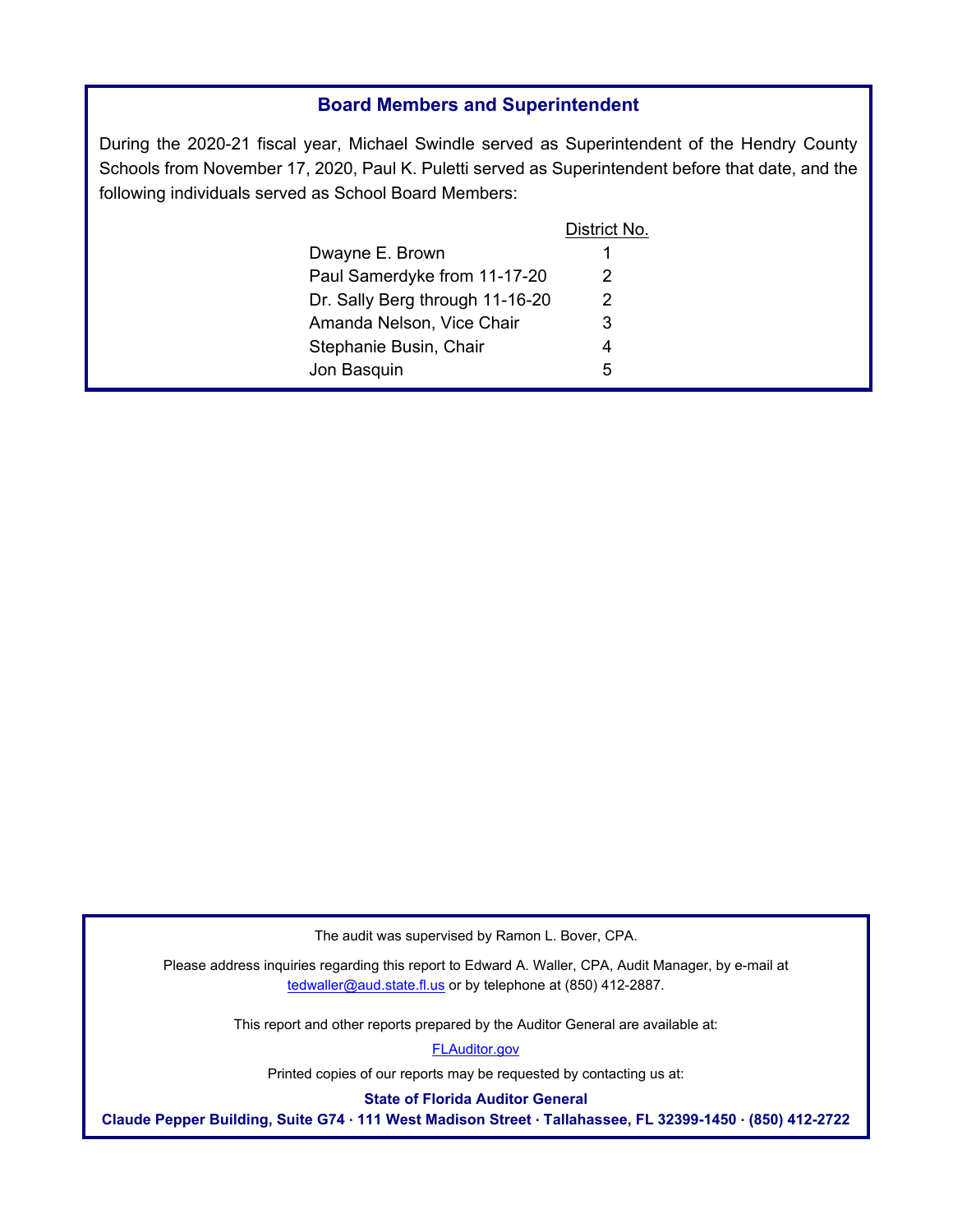### **HENDRY COUNTY DISTRICT SCHOOL BOARD**

### *SUMMARY*

This operational audit of the Hendry County School District (District) focused on selected District processes and administrative activities and included a follow-up on findings noted in our report No. 2020-030. Our operational audit disclosed the following:

**Finding 1:** District school safety policies and procedures need improvement to ensure and demonstrate compliance with State law.

**Finding 2:** Required background screenings were not always obtained for applicable instructional and noninstructional employees and contractor workers.

**Finding 3:** During the 2020-21 fiscal year, 50 (6 percent) of the 837 school employees did not complete the required ethical conduct training and District procedures for communicating information about former District employees to potential employers need enhancement.

**Finding 4:** Contrary to State law, the District did not always provide required youth mental health awareness and assistance training to school personnel. In addition, the District did not always document compliance with State Board of Education rules requiring the District to provide students in grades 6 through 12 a minimum of 5 hours of instruction related to mental health awareness and assistance.

**Finding 5:** District procedures for procuring the enterprise resource planning system and related services were not always effective.

**Finding 6:** The District did not comply with State law requiring the District to post on its Web site graphical representations of summary financial efficiency data and fiscal trend information.

**Finding 7:** District controls over virtual instruction program operations and related activities could be enhanced.

**Finding 8:** Some unnecessary information technology (IT) user access privileges existed that increased the risk that unauthorized disclosure of sensitive personal information of students may occur.

**Finding 9:** IT user access privileges to the District's enterprise resource planning system were not always necessary and appropriate.

### *BACKGROUND*

The Hendry County School District (District) is part of the State system of public education under the general direction of the Florida Department of Education and is governed by State law and State Board of Education rules. Geographic boundaries of the District correspond with those of Hendry County. The governing body of the District is the Hendry County District School Board (Board), which is composed of five elected members. The elected Superintendent of Schools is the Executive Officer of the Board. During the 2020-21 fiscal year, the District operated 13 elementary, middle, high, and specialized schools and reported 12,493 unweighted full-time equivalent students.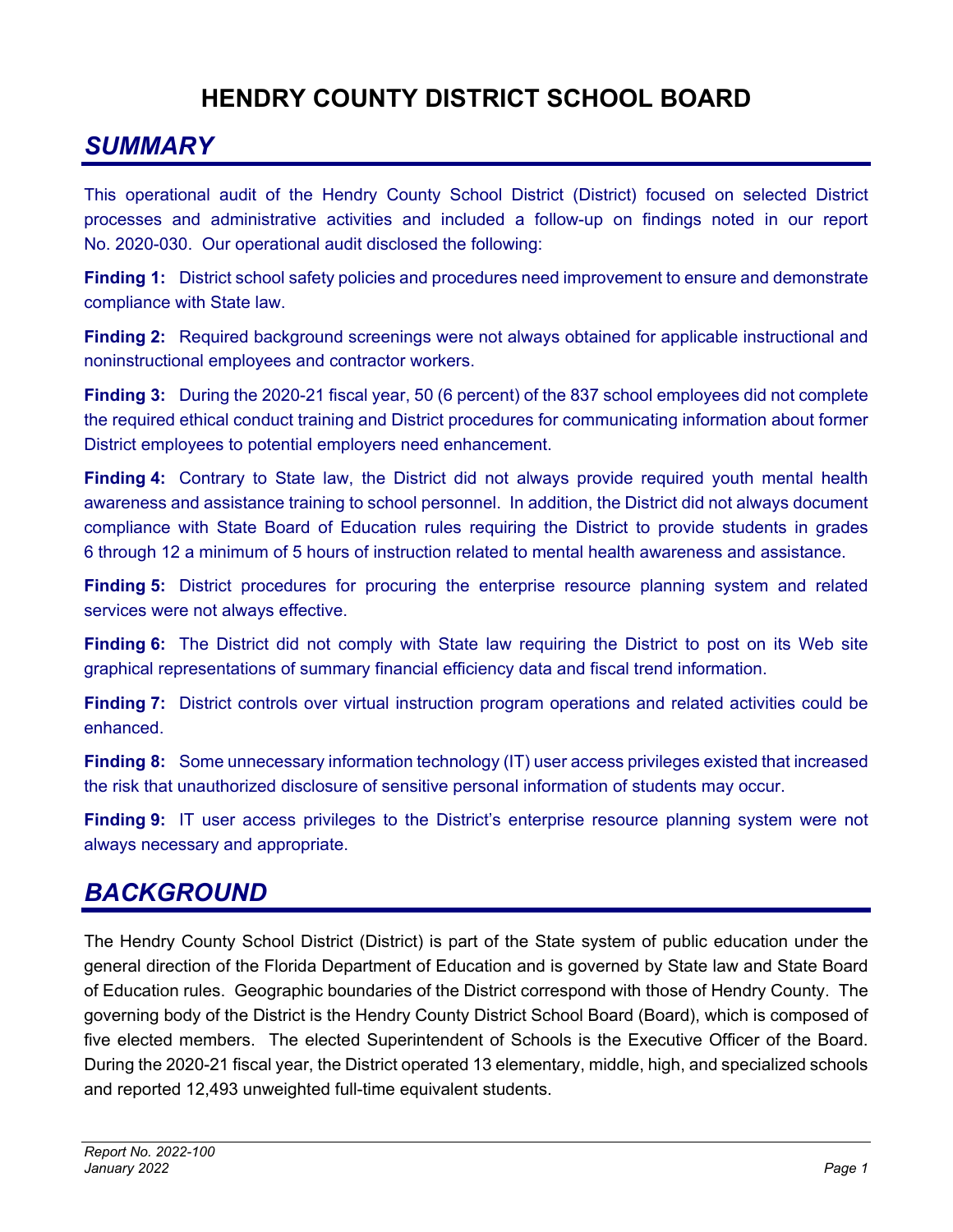### *FINDINGS AND RECOMMENDATIONS*

#### **Finding 1: School Safety**

To provide for proper attention to the health, safety, and welfare of students and District staff, State law<sup>1</sup> requires the Board to formulate and prescribe policies and procedures for emergency drills associated with active shooter and hostage situations, and the drills must be conducted at least as often as other emergency drills. Pursuant to the Florida Fire Prevention Code (Fire Code),<sup>2</sup> fire emergency egress drills must be conducted every month that a facility is in session.

Our review of District procedures disclosed that each school principal is required to complete and submit a report of emergency drills form to the Deputy Superintendent to document each emergency drill performed. To determine whether, during the period August 2020 through May 2021, each District school conducted the required emergency drills (10 active shooter and hostage situation emergency drills and 10 fire emergency drills) at the 13 District elementary, middle, high, and specialized schools, we requested for examination support for all 260 emergency drills (130 active shooter and hostage situation and 130 fire emergency drills) for all schools. We found that District records were not maintained to demonstrate the conduct of 20 (15 percent) of the 130 active shooter and hostage situation drills and 87 (67 percent) of the 130 fire emergency drills. In response to our inquiries, District personnel indicated that some schools did not complete the drills due to oversight.

In addition to emergency drills, for the protection and safety of school personnel, property, students, and visitors, State law<sup>3</sup> requires the Board and Superintendent to partner with local law enforcement agencies to establish or assign one or more safe-school officers, such as school resource officers (SROs) or school safety officers, at each school facility. SROs are to be certified law enforcement officers and, among other things, are required to complete mental health crisis intervention training using a curriculum developed by a national organization with expertise in mental health crisis intervention.

The Board contracted with the Hendry County Sheriff's Office (HCSO) for SRO services;<sup>4</sup> however, the contract did not explicitly provide assurance that the SROs had completed mental health crisis intervention training using a curriculum developed by a national organization with expertise in mental health crisis intervention. In addition, although we requested, District records were not initially provided to evidence verification that the HCSO-assigned SROs received the required mental health crisis intervention training. According to District personnel, the District relied on the HCSO to ensure that the SROs completed the training. Notwithstanding, such reliance provides limited assurance that the required training was properly completed. Subsequent to our inquiries, District personnel contacted the HCSO and obtained a letter confirming that the SROs completed the training; however, records evidencing the required training for the SROs were not provided.

Absent effective policies to require and ensure monthly active shooter and hostage situation and fire emergency drills and documented verification of SRO mental health crisis intervention training, the

<sup>&</sup>lt;sup>1</sup> Section 1006.07(4), Florida Statutes.

<sup>2</sup> Section 20.2.4.2.3 of the Florida Fire Prevention Code, 7th Edition (2020).

<sup>3</sup> Section 1006.12, Florida Statutes.

<sup>4</sup> The HCSO was to provide 14 SROs at 13 District school facilities.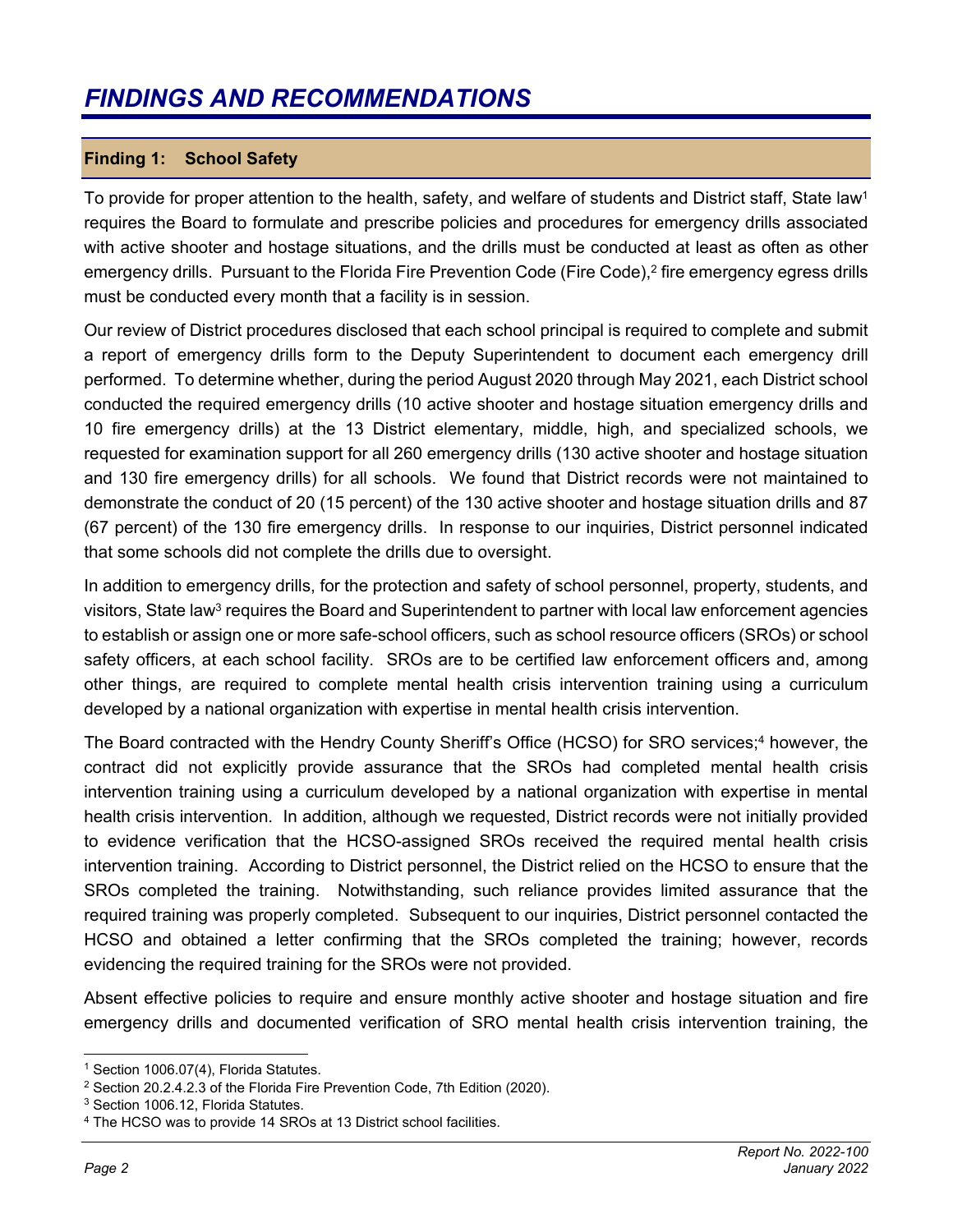District cannot demonstrate compliance with State law and the Fire Code; the District has limited assurance that the SROs are appropriately trained to avert, or appropriately intervene, during school crises; and the District cannot demonstrate that all appropriate measures have been taken to promote student and staff safety.

**Recommendation: The District should enhance procedures to ensure and demonstrate compliance with State school safety laws. Such enhancements should include procedures to verify and document that, for each month school is in session, District schools conduct the required number of active shooter and hostage situation and fire emergency drills. In addition, the District should maintain documented verifications that SROs completed the required mental health crisis intervention training.** 

#### **Finding 2: Background Screenings**

State law<sup>5</sup> and Board policies<sup>6</sup> required that each person hired or contracted to serve in an instructional or noninstructional capacity who is permitted access on school grounds when students are present or who has direct contract with students must undergo a level 2 background screening<sup>7</sup> at least once every 5 years, unless the individuals are under the direct supervision of a school district employee or contractor who has had a criminal history check and meets the statutory background screening requirements. For noninstructional contractors, State law<sup>8</sup> requires the District to verify the results of the contractor's background screening using the shared system implemented by the Florida Department of Law Enforcement (FDLE).

According to District personnel, the Human Resources (HR) Department is responsible for ensuring that employees who have access to school grounds undergo required background screenings at least once every 5 years. However, our discussion with District personnel and review of District records disclosed that the HR Department had not established procedures to determine which employees needed to be rescreened after 5 years. In addition, the District did not maintain a comprehensive list of contractor workers to monitor their background screenings.

During the 2020-21 fiscal year, the District employed 425 instructional and 487 noninstructional personnel and 102 contractor workers were permitted access to school grounds when students were present. To determine whether required background screenings were performed, we requested for examination District records supporting the screenings of 30 selected employees and 30 selected contractor workers. We found that District records did not always evidence that required screenings had been performed. Specifically:

 Background screenings had not been performed at least once in the past 5 years for 8 instructional employees and 10 noninstructional employees, such as principals, bookkeepers, and a custodian. Two of the 18 employees had separated from District employment at the time of our inquiry; however, upon their employment separation dates, 4 and 5 years, respectively, had elapsed since the required screening dates. Subsequent to our inquiries, District personnel

<sup>5</sup> Sections 1012.32, 1012.465, 1012.467, and 1012.56(10), Florida Statutes.<br><sup>6</sup> Board Policy 4121.01, *Criminal Background and Employment History Checks*, and 8475, *Criminal Background Checks for Contractor Access.*<br><sup>7</sup> A level 2 background screening includes fingerprinting for Statewide criminal history records checks through the FDLE and

national criminal history records checks through the Federal Bureau of Investigation. 8 Section 1012.467(2)(f) and (7)(a), Florida Statutes.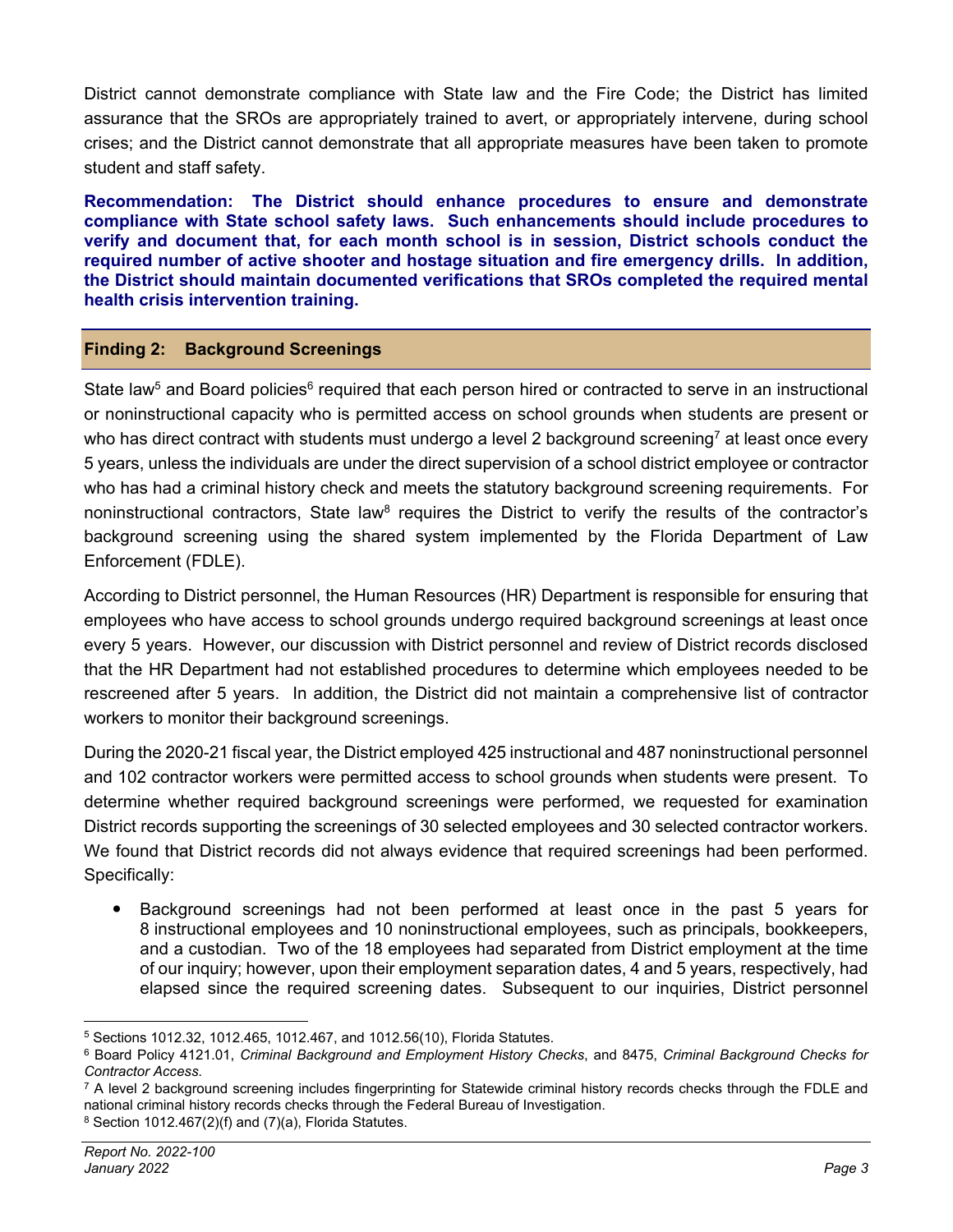performed background screenings for the other 16 employees in July 2021; however, 1 to 6 years, or an average of 3 years, had elapsed since the required 5-year period.

 16 contractor workers performed District services during the 2020-21 fiscal year without the required screening. Although we requested, District records were not provided to demonstrate how long 11 of the contractor workers had provided services for the District without the required screenings. Subsequent to our inquiries, screenings were performed in July 2021 for the 5 other contractor workers; however, 1 to 3 years, or an average of 2 years, had elapsed since the required 5-year period.

Although the background screenings for the 16 employees and the 5 contractor workers disclosed no unsuitable backgrounds, our procedures cannot substitute for management's responsibility to ensure and document that background screenings are performed for all employees and contractor workers and no unsuitable background exists.

In response to our inquiries, District personnel indicated that employee turnover, the lack of sufficient personnel, and increasing demands placed on the HR Department were contributing factors for the lack of compliance and deficiency in internal controls. Absent effective controls to ensure that background screenings are timely performed, there is an increased risk that individuals with unsuitable backgrounds may be allowed access to students.

**Recommendation: The District should take action to identify District employees and contractor workers who have not obtained required background screenings, ensure that the screenings are promptly obtained and evaluated, and make decisions, as necessary, based on the evaluations. The District should also establish procedures to appropriately monitor background screening due dates and ensure that applicable employees and contractor workers obtain the required background screenings at least once every 5 years.** 

#### **Finding 3: Ethical Conduct**

State law<sup>9</sup> requires the Board to adopt policies establishing standards of ethical conduct for instructional personnel, administrative personnel, and school officers, as defined in State law.10 Such policies must require all instructional personnel, administrative personnel, and school officers to complete training on the standards and report alleged misconduct by other instructional or administrative personnel and school officers which affects the health, safety, or welfare of a student. The Board adopted standards of ethical conduct11 for instructional staff members and require all instructional staff members, upon employment and annually thereafter, to complete training on the standards including the responsibility to report alleged misconduct by personnel affecting the health, safety, or welfare of students.

Effective employment controls require and ensure that potential employers of former District employees are provided with required information concerning work experience. District personnel are required to direct prospective employers of former employees to the HR Department for employment references. HR Department personnel record and maintain information about the former employee's employment period, salary, and certain separation codes<sup>12</sup> in the District information technology (IT) system and use

<sup>&</sup>lt;sup>9</sup> Section 1001.42(6), Florida Statutes.

<sup>&</sup>lt;sup>10</sup> Section 1012.01, Florida Statutes.

<sup>&</sup>lt;sup>11</sup> Board Policy 3120, *Standards of Ethical Conduct*.<br><sup>12</sup> Separation codes identify, for example, whether the employee deceased, resigned for personal reasons, or retired; temporary contract expired; and position was abandoned.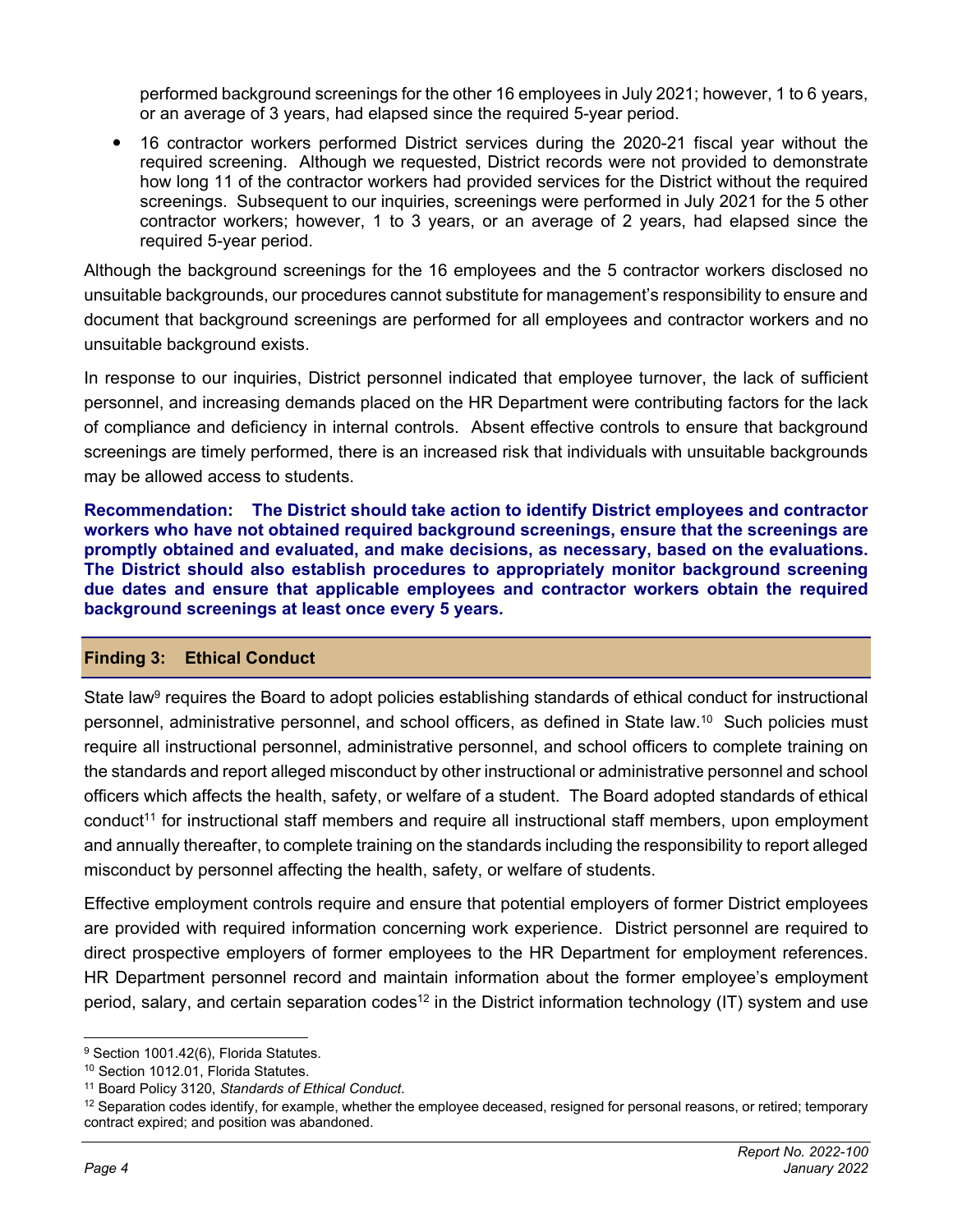the information when providing references. However, the District had not established separation codes to identify when the District should not rehire an individual. In addition, no code or District process appears to specifically address the required communication concerning misconduct that affected the health, safety, or welfare of a student.

During the 2020-21 fiscal year, the District employed 425 instructional and 412 noninstructional personnel. Our examination of District records disclosed that 50 (6 percent) of those 837 employees, including 18 instructional and 32 noninstructional personnel, did not complete the required ethical conduct training. In response to our inquiries, District personnel indicated that these employees were not held accountable to complete the mandatory training but, for the upcoming school year, the Deputy Superintendent will be ensuring full compliance.

District personnel also indicated that, as of November 2021, procedures had not been established to require appropriate communication with potential employers of former District employees who had their employment terminated for conviction or suspicion of inappropriate behavior with children. According to District personnel, no one separated from District employment, or had their employment terminated, for conviction or suspicion of inappropriate behavior with children during the 2020-21 fiscal year.

Without proper training on standards of ethical conduct and procedures addressing how to communicate with potential employers regarding former District employees who are terminated for conviction or suspicion of inappropriate behavior with children, school personnel may not appropriately identify and report misconduct or abuse affecting the health, safety, or welfare of a student.

**Recommendation: The District should enhance procedures to ensure that employees complete training on the standards of ethical conduct and the responsibility to report alleged misconduct affecting the health, safety, or welfare of a student. In addition, the District should establish procedures addressing how to communicate with potential employers regarding former District employees who were terminated for conviction or suspicion of inappropriate behavior with children and for documenting those communications.** 

#### **Finding 4: Mental Health Care Services**

Pursuant to State law,13 the District received a mental health assistance allocation totaling \$520,024 for the 2020-21 fiscal year to establish or expand school-based mental health care services and related training. State Board of Education (SBE) rules<sup>14</sup> require the District to annually provide to students in grades 6 through 12 a minimum of 5 hours of instruction related to mental health awareness and assistance, including suicide prevention and the impacts of substance abuse. Failure to comply with SBE rule requirements may result in the imposition of sanctions specified in State law.<sup>15</sup> In addition, State law<sup>16</sup> requires the District to designate a school safety specialist to ensure that District school personnel receive youth mental health awareness and assistance training.

Our discussions with District personnel and examination of District records disclosed that the District designated a school safety specialist; however, the District did not always comply with State law and SBE

<sup>&</sup>lt;sup>13</sup> Section 1011.62(16), Florida Statutes.

<sup>&</sup>lt;sup>14</sup> SBE Rule 6A-1.094124(4), Florida Administrative Code.<br><sup>15</sup> Section 1008.32, Florida Statutes.

<sup>&</sup>lt;sup>16</sup> Section 1012.584, Florida Statutes.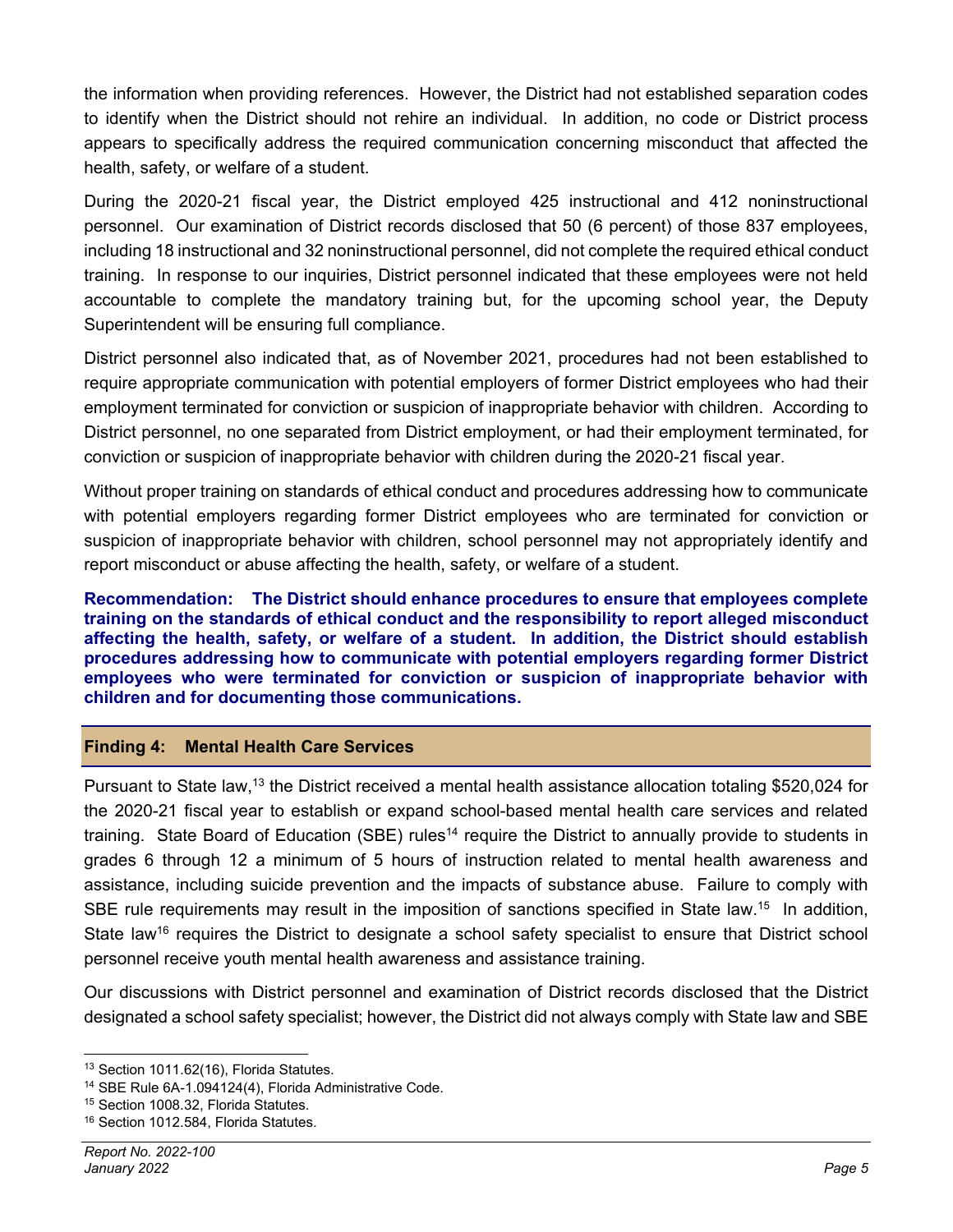rule mental health care program requirements. Specifically, as of June 2021, only 421 (50 percent) of the District's 837 school personnel had completed the required youth mental health awareness and assistance training. In addition, although we requested, District records were not provided to evidence that the mental health awareness and assistance instruction was provided for students in grades 6 through 12. In response to our inquiries, District personnel stated that the District has been unable to provide the minimum 5 hours of instruction or the mental health awareness and assistance training due to the effects of the shutdown, quarantine, and lack of available substitutes during the COVID-19 pandemic or the lack of trainers.

Youth mental health awareness and assistance instruction and training helps individuals identify and understand the signs of emotional disturbance, mental illness, and substance use disorders and provides school personnel with the skills to help a person who is developing or experiencing an emotional disturbance, mental health, or substance use problem. Without the required instruction and training, a mental health services need may not be timely identified and appropriately met and, absent documentation evidencing youth mental health awareness and assistance instruction training, the District cannot demonstrate compliance with State law and SBE rules. In addition, documented instruction and training enhances public awareness of District efforts to provide essential educational services.

#### **Recommendation: The District should establish procedures to ensure that:**

- **District records demonstrate that students in grades 6 through 12 receive at least 5 hours of mental health awareness and assistance instruction as required by SBE rules.**
- **All school personnel within the District receive youth mental health awareness and assistance training as required by State law.**

#### **Finding 5: Enterprise Resource Planning System**

SBE rules<sup>17</sup> provide that the District may acquire information technology (IT) systems, such as an enterprise resource planning system (ERP system) and related services, through the competitive solicitation process or by direct negotiation and contract with a provider as best fits the District's needs. Board policies<sup>18</sup> require the Superintendent to propose standards and specifications, in so far as possible, before recommending purchases of contractual services to the Board and the Superintendent is to take necessary steps to ensure that the contractual services conform to those standards and specifications to ensure that maximum value is received. In addition, Board policies require the Board to approve and execute all contracts on behalf of the District involving the expenditure of public funds in an amount greater than \$15,000.

To help the Board determine District IT needs and ensure that those needs are met, it is important to thoroughly vet potential needs by considering anticipated ERP system and related service costs in relation to the benefits of the services to specific user needs. After such determinations have been made and all considerations documented, Board action should be taken to establish whether the acquisitions will be made by a competitive solicitation or direct negotiation process as best fits the District's needs.

<sup>17</sup> SBE Rule 6A-1.012(14), Florida Administrative Code.

<sup>18</sup> Board Policy 6320, *Purchasing and Contracting for Commodities and Contractual Services.*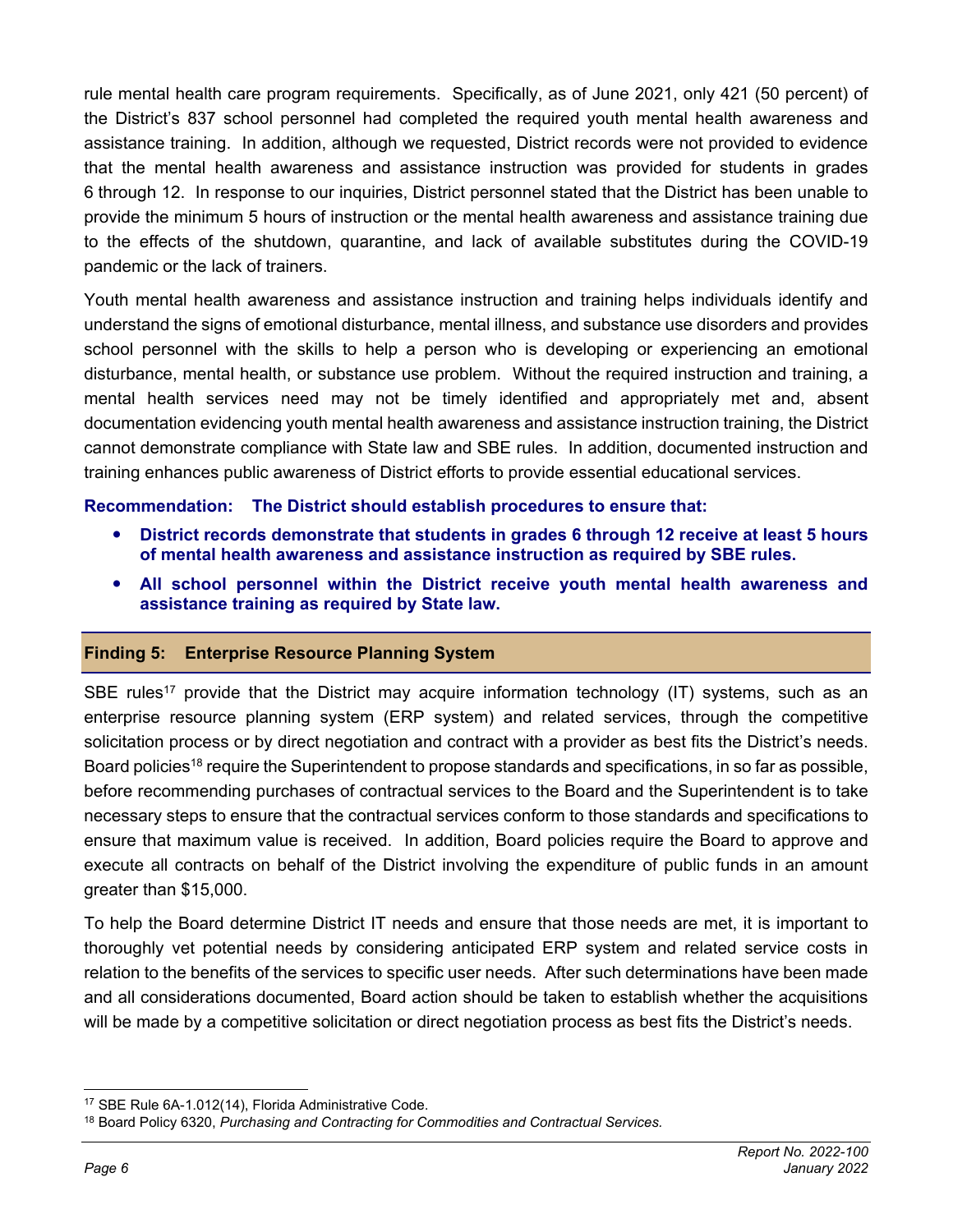Effective competitive selection procedures serve to increase public confidence in the procurement process. When competitively selecting service providers, easily understood instructions containing clearly defined scoring criteria should be provided to and used by personnel in evaluating, scoring, and ranking respondents to the requests for quotes and selecting the most qualified respondent with the lowest quote. To promote transparency and appropriately communicate the process to the public, it is also important for records to be maintained to document the basis for respondent evaluations, scores, rankings, and selections.

Direct negotiations with providers can be an effective process for procurements when provider qualification and experience information is obtained and evaluated using a carefully considered and formulated negotiation plan. The negotiation plan should be developed before direct negotiations begin and establish the structure, format, and price benchmarks for contract deliverables, along with other benchmarks for deliverables, such as the service time frames and related services, based on documented considerations of the quality and prices of similar services acquired by similar entities. A well-defined negotiation plan strengthens an entity's bargaining position and helps ensure the best value for money.

Regardless of the acquisition method, documentation of Board actions must be maintained because, pursuant to State law,<sup>19</sup> the Board is the contracting agent for the District, and State law<sup>20</sup> requires that records set forth clearly all actions and proceedings of the Board.

Appropriately written ERP system service contracts establish the scope of work, deliverables and related delivery dates, and penalties for violating contract provisions such as specified delivery dates. Given the extensive complexities of ERP systems and related services, it is essential for contracts to establish reasonable and useful timelines for testing the system, before the system is fully implemented, to disclose unanticipated problems and to verify that the system will function as intended.

Our examination of District records and discussions with District personnel supporting the \$265,785 ERP system and related services procurement disclosed the following sequence of events:

- In August 2020, the District established an ERP Committee composed of 13 members, including the Chief Financial Officer, Director of Human Resources (HR), Director of IT, Data Administrator, 2 payroll specialists, 1 finance specialist, 2 IT specialists, 2 IT administrators and 2 HR specialists, to establish requirements for the new ERP system and to evaluate ERP system providers and their products. According to District personnel, the ERP Committee selected three vendors to evaluate. Vendor A was used as the District Student Information System; Vendor B was used by the HR Department; and Vendor C was widely used by other school districts in the State.
- In August and September 2020, the ERP Committee met separately with each of the three selected vendors and the vendors presented and demonstrated their products. The Committee members had an evaluation template shared online that each member could take into consideration when making a decision. The evaluation template addressed items such as the benefits and improvements with the new ERP system, whether the ERP system would accomplish all tasks needed for each job, and whether an audit trail would be provided. District personnel indicated that, after each presentation, the ERP Committee held debriefs with verbal discussions

<sup>19</sup> Section 1001.41(4), Florida Statutes.

<sup>20</sup> Section 1001.42(1), Florida Statutes.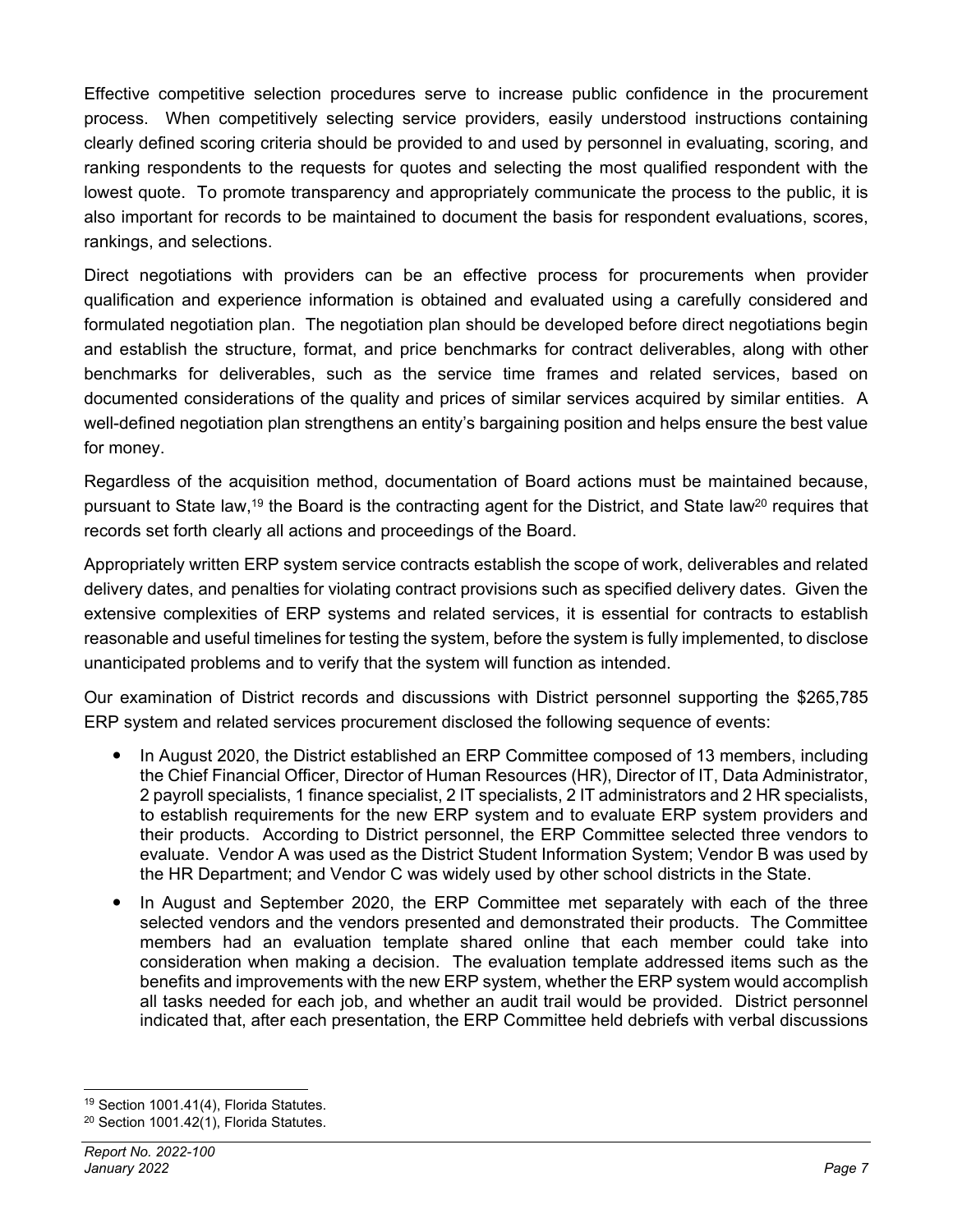but not all discussions and comparisons could be documented or recorded. Therefore, documentation of meeting discussions was limited.

 In September 2020, the ERP Committee held a final meeting to analyze and discuss the three vendors' products. The cost estimates of each product are summarized in Table 1. According to the Director of IT, the ERP Committee voted unanimously, by a raise of hands, to select Vendor C to provide the District ERP system.

| <b>ERP Costs</b>                       | Vendor A  | <b>Vendor B</b> | <b>Vendor C</b> |
|----------------------------------------|-----------|-----------------|-----------------|
| Initial and First Year Recurring Costs | \$112.917 | \$197,530       | \$225,595       |
| Second Year Recurring Costs            | 34.524    | 98.937          | 29,625          |
| <b>Total Costs</b>                     | \$147,441 | \$296,467       | \$255,220       |

#### **Table 1 ERP Information**

Source: District records.

• In October 2020, the Board approved the purchase order for the initial purchase of the Vendor C ERP system and related services; however, according to Board meeting minutes and the agreement, the Board neither approved nor executed the agreement. Instead, based on the ERP Committee recommendation to directly negotiate with Vendor C, the Director of IT signed a \$265,785 contract with Vendor C, without Board review and approval. The contract amount was composed of the \$127,875 initial investment; \$101,535 for training, data migrations, and other services; and recurring annual fees of \$36,375.

Our examination of District records and discussions with District personnel disclosed certain deficiencies in the District ERP system contract process as:

- ERP Committee members were neither required to, nor did they, cast votes or rank vendors, individually. Through open discussions, the Committee obtained information from vendors and reached a consensus. While District personnel indicated that the decision was made unanimously as a group, there were no tabulations, scoresheets, or rankings prepared by each Committee member and, thus, District records did not demonstrate the basis for the final selection.
- Before beginning direct negotiations with Vendor C, the District did not develop a negotiation plan to establish the structure, format, and price benchmarks, along with other benchmarks for contract deliverables such as the service time frames and related service types, based on documented considerations of the quality and prices of similar services acquired by similar entities.

In response to our inquiry, District personnel indicated that, although a negotiation plan was not established, revisions of the contract were negotiated before the final agreement. However, although we requested, District records were not provided to demonstrate how the District's negotiated contract was comparable to other school district contracts.

Absent defined criteria for evaluating vendor responses, along with clear instructions on how to score the criteria, evaluate and rank vendors, and retain documentation to support the rankings; establishment of a negotiation plan before direct negotiations begin; and public explanations for obtaining vendor cost estimates and how the estimates were used during the selection and contracting process, there is an increased risk of improper rankings and flawed decisions based on those rankings, and that costs may not be fully supported as justified. In addition, without Board approval, the District has limited assurance that purchases of goods and services are effectively and consistently executed in accordance with Board policies.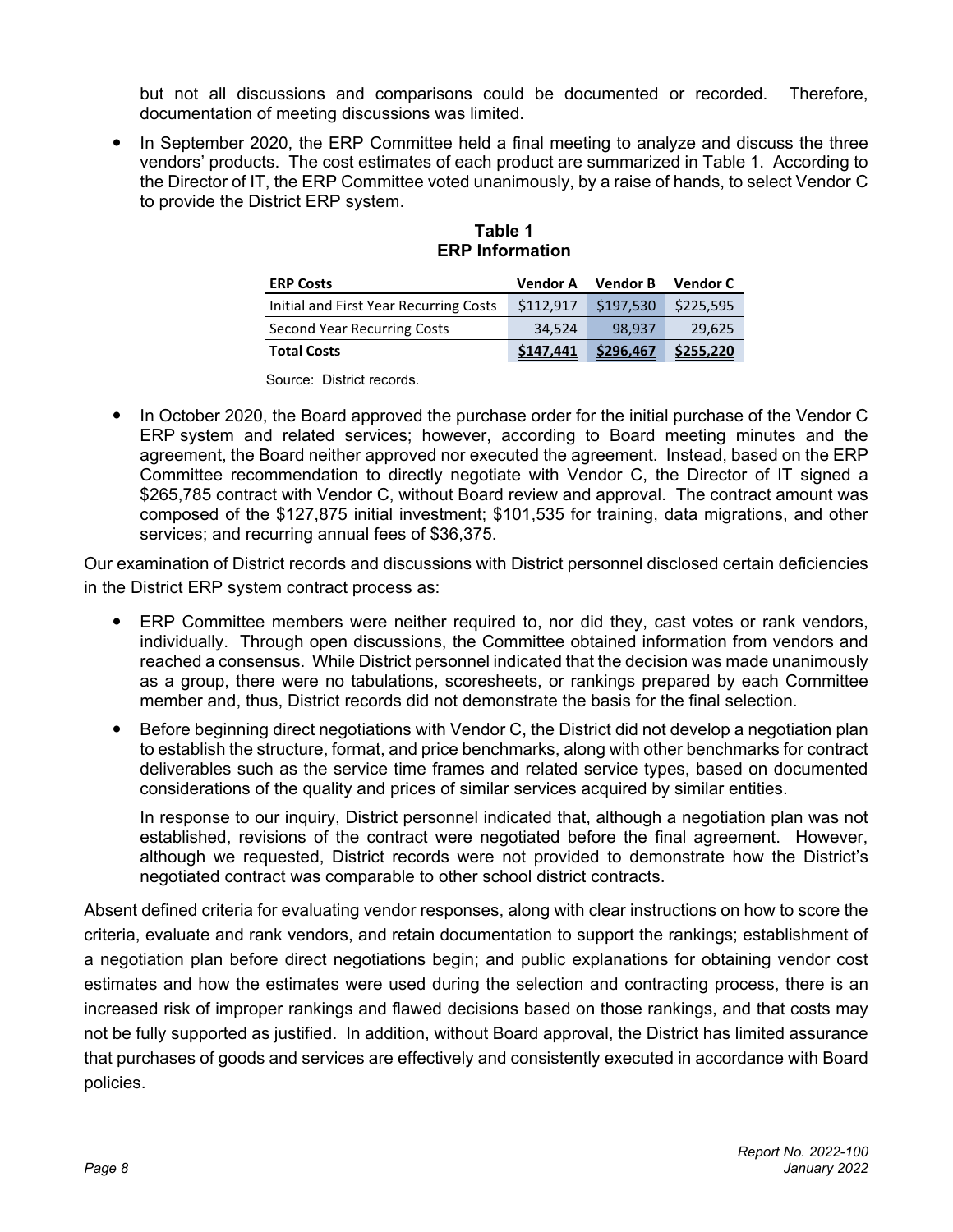**Recommendation: To enhance efficiency of economic resources and demonstrate compliance with State law, SBE rules, and Board policies, the Superintendent should establish effective administrative procedures to ensure that IT services are procured at the lowest price consistent with desired quality. Such procedures should require and ensure that:** 

- **Instructions are provided to District personnel responsible for evaluating vendor responses to clearly explain the scoring criteria and how each evaluator should evaluate and rank each vendor based on the criteria. In addition, District records should demonstrate that the instructions were followed for each vendor during the vendor selection process.**
- **When the Board decides to directly negotiate with IT service providers, the District adopts a carefully considered and formulated negotiation plan as the basis for negotiating and developing IT service provider contracts. The plan should establish the structure, format, and price benchmarks for contract deliverables, along with other benchmarks for deliverables such as the service time frames and related services, based on documented considerations of the quality and prices of similar services acquired by other school districts.**
- **All contracts involving the expenditure of public funds in an amount greater than \$15,000 are reviewed and appropriately executed by the Board.**

#### **Finding 6: Fiscal Transparency**

To promote responsible spending, more citizen involvement, and improved accountability, it is important for the District to provide easy access to its budget and related information. Pursuant to State law,<sup>21</sup> the District must post on its Web site certain graphical representations, for each public school within the District and for the District, of summary financial efficiency data and fiscal trend information for the previous 3 years. Specifically, the District Web site must show fiscal trend information for the previous 3 years on the:

- Ratio of full-time equivalent (FTE) students to FTE instructional personnel.
- Ratio of FTE students to FTE administrative personnel.
- Total operating expenditures per FTE student.
- Total instructional expenditures per FTE student.
- General administrative expenditures as a percentage of total budget.
- Rate of change in the General Fund's ending fund balance not classified as restricted.

The District Web site must also include a link to the Web-based fiscal transparency tool developed by the Florida Department of Education (FDOE) pursuant to State law<sup>22</sup> to enable taxpayers to evaluate the financial efficiency of the school district and compare the financial efficiency of the school district with other similarly situated school districts. This information must be prominently posted on the District Web site in a manner that is readily accessible.

<sup>21</sup> Section 1011.035(2), Florida Statutes.

<sup>22</sup> Section 1010.20, Florida Statutes.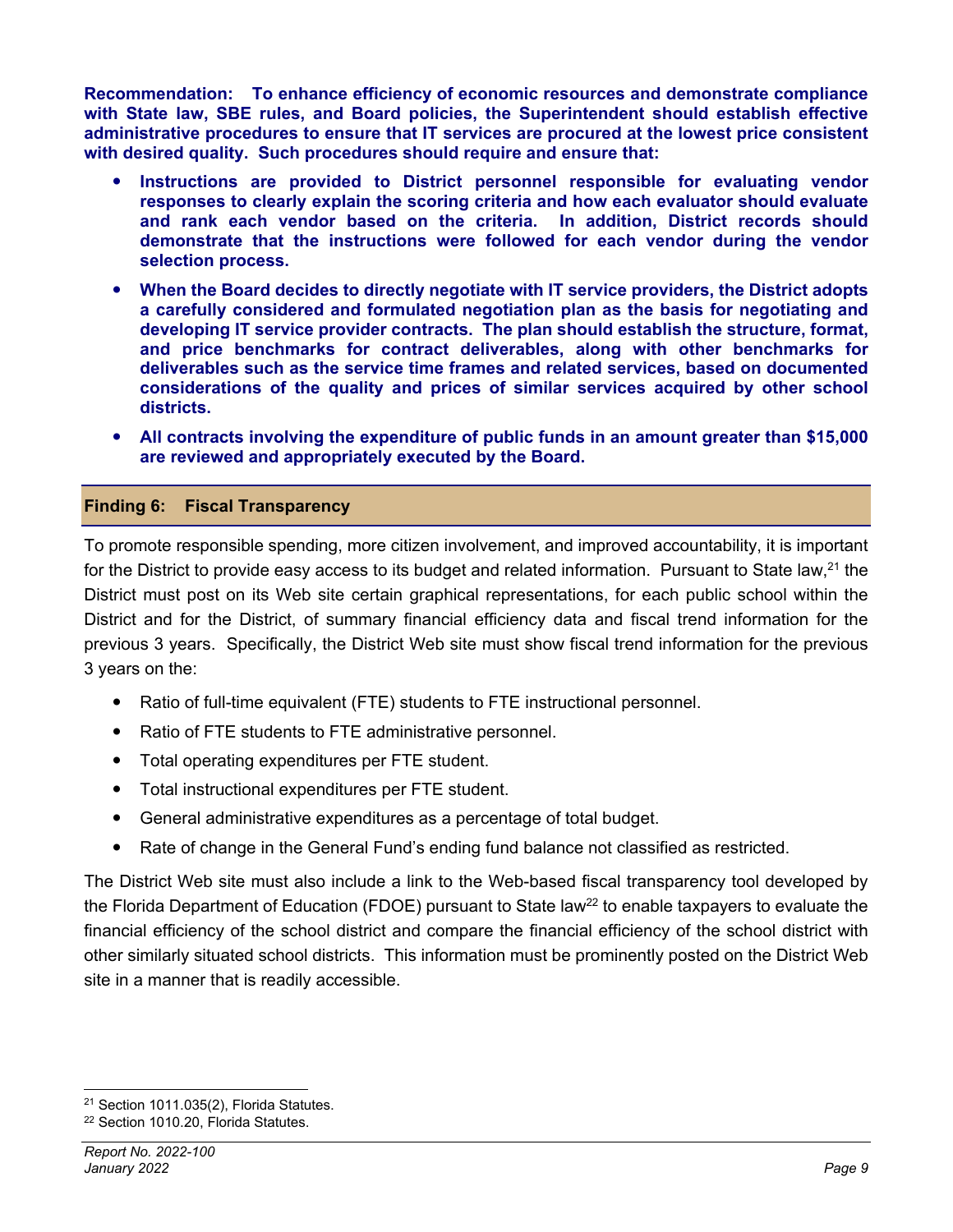Our inquiry and review disclosed that, as of October 2021, the District Web site lacked the graphical representations and link to the Web-based fiscal transparency tool developed by the FDOE. In response to our inquiry, District personnel indicated that the District was unaware of the requirement.

Providing the required financial efficiency data and fiscal trend information on the District Web site enhances citizen involvement and the ability to analyze, monitor, and evaluate fiscal outcomes.

#### **Recommendation: The District should establish procedures to comply with statutory transparency requirements by posting all required information on the District Web site.**

#### **Finding 7: Virtual Instruction Program**

State law<sup>23</sup> provides that school districts are to prescribe and adopt standards and policies to provide each student the opportunity to receive a complete education. Education methods to implement such standards and policies may include the delivery of learning courses through traditional school settings, blended courses consisting of both traditional classroom and online instructional techniques, participation in a virtual instruction program (VIP), or other methods. State law<sup>24</sup> establishes VIP requirements and requires school districts to:

- Provide each full-time student enrolled in the program who qualifies for free or reduced-price school lunches under the National School Lunch Act, or who is on the direct certification list, and who does not have a computer or Internet access in his or her home, with all equipment necessary for participants in the VIP and access to or reimbursement for all Internet services necessary for online delivery of instruction.
- Include mandatory provisions in VIP provider contracts, such as specifying a method for resolving conflicts among the parties, specifying authorized reasons for termination of the contract, requiring the approved provider to be responsible for all debts of the VIP if the contract is not renewed or is terminated, and requiring the approved provider to comply with all requirements of State law<sup>24</sup> if the District elects to contract with an approved provider to provide students with the option of participating in VIP.

In April 2019, the District contracted with an FDOE-approved VIP provider, effective July 1, 2019, through June 30, 2024, to provide full-time virtual on-line school program to virtual students in kindergarten through grade 12. Our review of District records, including the contract with the VIP provider, and discussions with District personnel disclosed that:

- The District had not established policies or procedures related to the VIP. Without effective policies and procedures that specify personnel responsibilities, provide consistent guidance to staff during personnel changes, ensure sufficient and appropriate training of personnel, and establish a reliable standard to measure the effectiveness and efficiency of operations, the risk increases that the District may not comply with State law.
- The District did not offer or provide access to or reimbursement for all Internet services necessary for online delivery of instruction to students enrolled in the VIP. Without proper Internet access, the risk increases that students who qualify may not have all the necessary tools needed for the online delivery of instruction.
- Although the VIP provider's FDOE approval ends in June 2022, the contract term extended through June 30, 2024, or 24 months after the end of the approval period, and contains a provision

<sup>23</sup> Section 1001.41(3), Florida Statutes.

<sup>24</sup> Section 1002.45, Florida Statutes.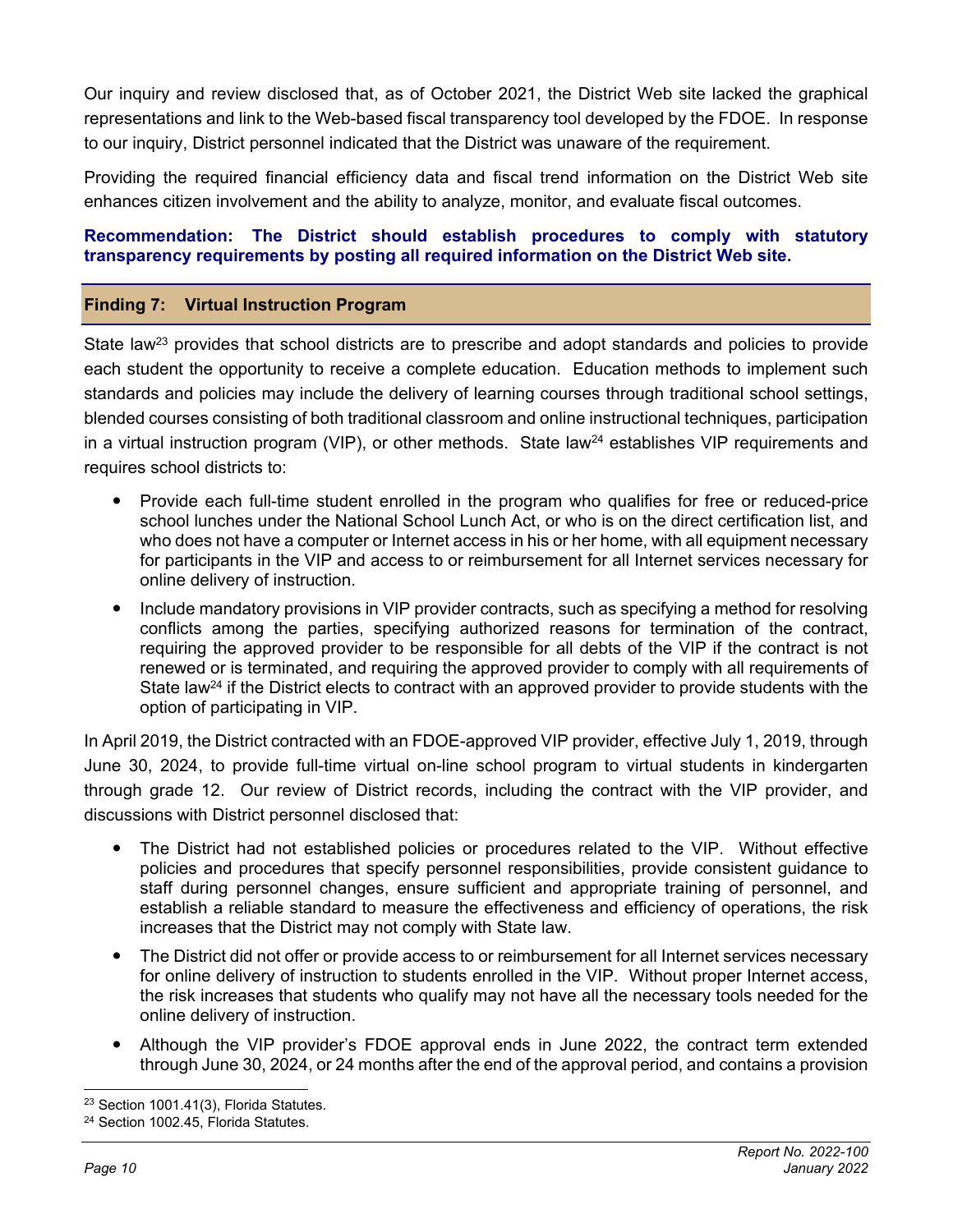to renew for an additional 5 years. In response to our inquiries, District personnel indicated that in July 2021 the VIP provider presented a draft amendment to the agreement, which was pending Board approval at the conclusion of our audit fieldwork, to automatically terminate the agreement if the FDOE no longer authorizes the provider as a VIP provider. Notwithstanding, extending the agreement beyond the VIP provider's FDOE approval increases the risk that the District may be unable to provide VIP services.

 The contract did not include several required provisions. Specifically, the contract did not include a requirement for the provider to meet certain teacher-student ratios, provide a detailed curriculum plan that illustrates how students will be provided services and be measured for attainment of proficiency in the Next Generation Sunshine State Standards for each grade level and subject, provide for a method of determining that a student has satisfied the requirements for graduation for FTE students in grades 9 through 12, or a requirement that the provider be responsible for all debts of the VIP if the contract is not renewed or is terminated.

In response to our inquiries, District personnel indicated that the District's prior administration entered into the contract and there were several issues that were not considered when entering into the contract with the VIP provider. In addition, as of June 2021, District personnel indicated that the District was in discussions with the VIP provider to make amendments to the contract and were attempting to correct any related deficiencies.

For the 2020-21 fiscal year, the District reported 5,712 virtual full-time equivalent (FTE) students, including approximately 5,600 virtual FTE residing outside the District, and a total of 12,493 FTE students. Effective July 1, 2021, State law<sup>25</sup> requires school districts to limit the enrollment of virtual FTE students residing outside the school district providing the virtual instruction to no more than 50 percent of the total enrolled virtual FTE students residing inside the school district providing the virtual instruction. This provision applies to any virtual instruction contract or agreement that is entered into for the first time after June 30, 2021. However, a school district may not enroll more virtual FTE students residing outside the school district than the total number of reported FTE students residing inside the school district.

While the District for the 2020-21 fiscal year reported fewer virtual FTE students residing outside the District (5,600) than the total number of reported FTE students residing inside the District (6,893), District personnel indicated that the number of virtual FTE was growing. As of November 2021, the District had not established procedures to ensure that the total number of virtual FTE students residing outside the District did not exceed the total number reported of FTE students residing inside the District.

**Recommendation: The District should continue efforts to amend the VIP provider contract to ensure compliance with State law. In addition, the District should establish VIP policies and procedures to enhance the effectiveness of its VIP operations and related activities and ensure that future VIP provider contracts include all provisions required by State law. The District VIP policies and procedures should also ensure that the enrollment of virtual FTE students residing outside the District be appropriately limited as required by State law.** 

#### **Finding 8: Information Technology User Access Privileges – Sensitive Personal Information**

The Legislature has recognized in State law<sup>26</sup> that social security numbers (SSNs) can be used to acquire sensitive personal information, the release of which could result in fraud against individuals or cause

<sup>25</sup> Section 1002.45(1)(e)3., Florida Statutes (2021).

 $26$  Section 119.071(5)(a), Florida Statutes.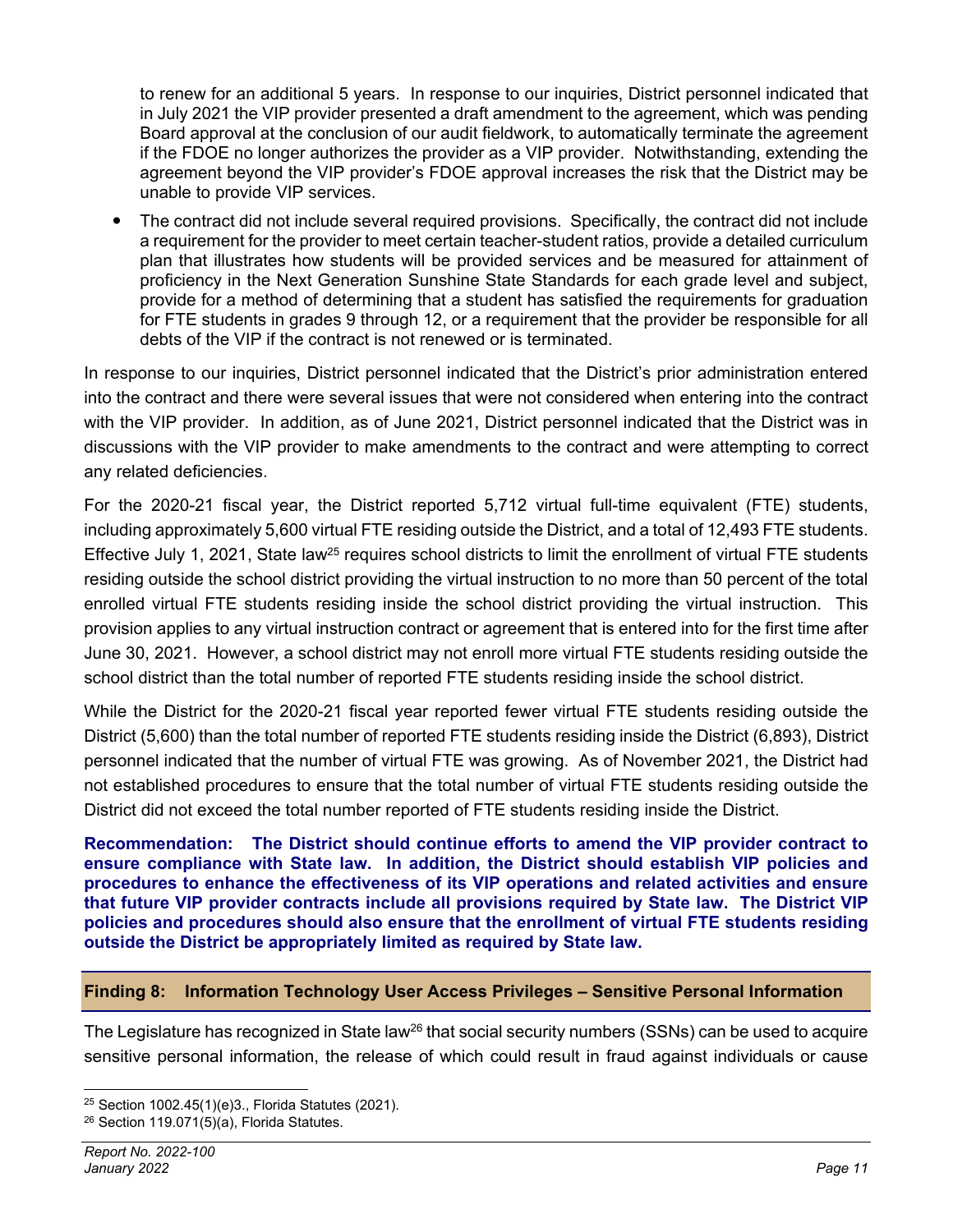other financial or personal harm. Therefore, public entities are required to provide extra care in maintaining the confidential status of such information. Effective controls restrict employees from accessing information unnecessary for their assigned job duties and provide for documented, periodic evaluations of IT user access privileges to help prevent individuals from accessing sensitive personal information inconsistent with their duties. Board policies<sup>27</sup> authorize designated District school personnel access to student records to perform administrative, supervisory, or instructional responsibilities that serve a legitimate educational purpose in accordance with applicable State law, SBE rules, and Federal laws.

The District student information system (SIS) provides for student records data processing and the District maintains current and former student information, including SSNs, in the District SIS. Student SSNs are maintained within the District SIS to, for example, register newly enrolled students and transmit that information to the FDOE through a secure-file procedure and provide student transcripts to colleges, universities, and potential employers based on authorized requests. District personnel indicated that the access of IT users is granted or denied when employment changes, such as transfers or terminations, are made; however, the District had not established procedures to perform periodic evaluations of access privileges to the sensitive personal information of students to ensure that the access is based on a demonstrated need.

As of September 2021, the SIS contained the SSNs of 47,148 former students and 13,117 current students, and 99 users (67 District employees and 32 external users) had IT user access privileges to this information. District personnel indicated that the District SIS did not include a mechanism to differentiate between IT user access privileges to current and former student information, although some employees with access did not require access to both to perform their job duties.

As part of our audit, we requested for examination District records supporting the access privileges of the 99 users who had access to the sensitive personal information of students. Our examination of District records and inquiries of District personnel disclosed instances in which District controls over sensitive personal information of students could be improved. Specifically:

- 30 employees, including the Superintendent, principals, assistant principals, deans, teachers, and paraprofessionals, did not require such access to perform their assigned duties. In response to our inquiries, District personnel indicated that these employees were granted access because they were initially set up as administrators in the SIS system with full view access.
- 32 external users associated with the District's virtual instruction program contract retained access to input and manage student information (including an external user that provided technical support to the District), although such access was unnecessary for their assigned duties.

The existence of unnecessary IT user access privileges increases the risk of unauthorized disclosure of sensitive personal information of students and the possibility that such information may be used to commit a fraud against current or former District students or others.

#### **Recommendation: The District should ensure that only individuals with a demonstrated need to access sensitive personal information of students, including student SSNs, be granted that access. Such efforts should include:**

<sup>27</sup> Board Policy 8330, *Student Records*.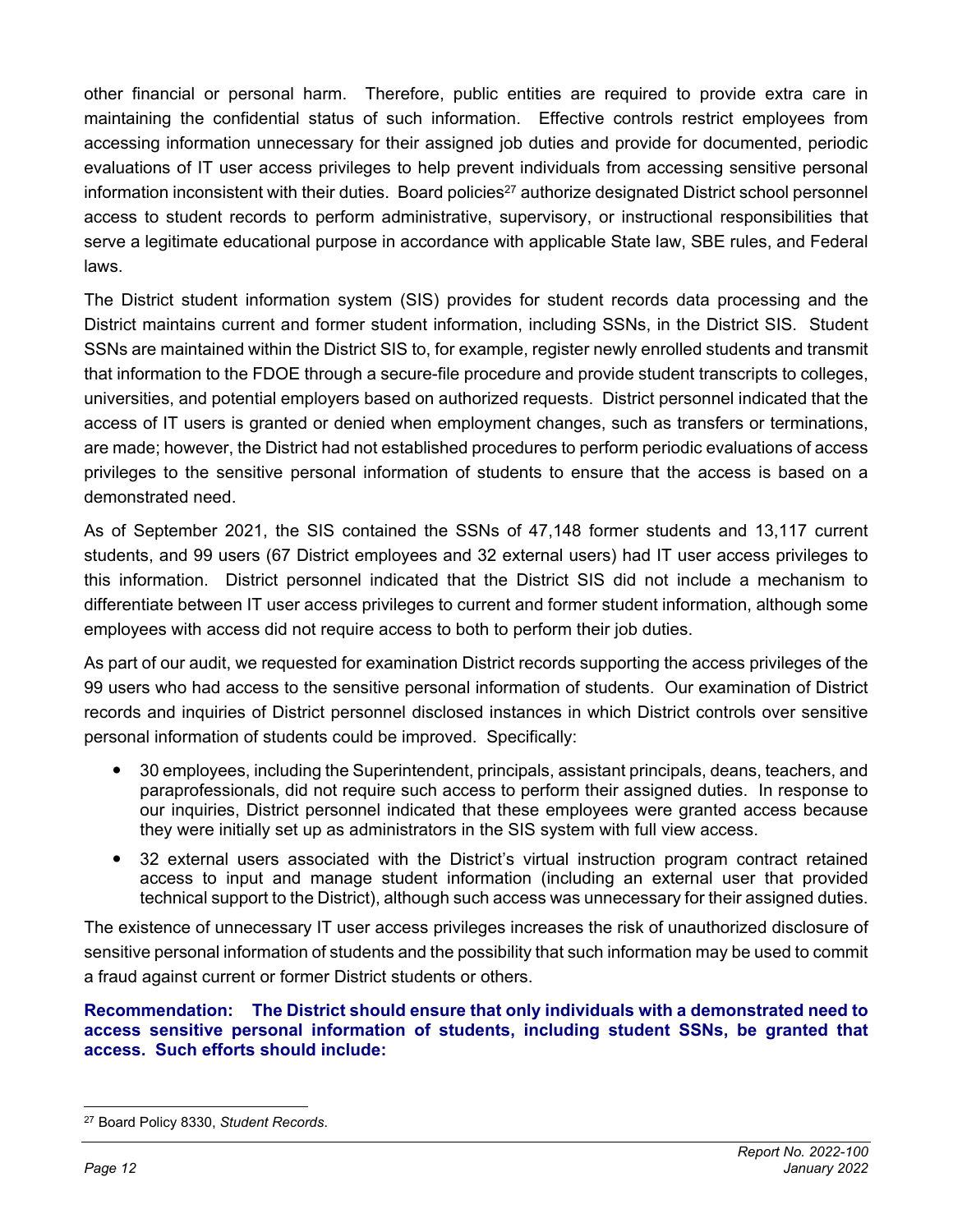- **Procedures to require and ensure the performance of documented periodic evaluations of assigned IT user access privileges to sensitive personal information to determine whether such privileges are necessary and to timely removal of any unnecessary access privileges detected.**
- **An update to the SIS to differentiate between IT user access privileges to current and former student information.**

#### **Finding 9: Information Technology User Access Privileges – Timely Deactivation**

Effective management of IT user access privileges includes the timely deactivation of IT access privileges when an employee is reassigned or separates from employment. Prompt action is necessary to ensure that the access privileges are not misused by former employees to compromise data or IT resources. According to District personnel, the IT Department receives notifications of Personnel Action Forms for terminations or transfers and performs the necessary permission changes. However, the District did not have procedures for documenting a periodic evaluation of IT user access privileges to help identify any user accounts needing deactivation.

As part of our audit, we examined District records and identified 121 active user accounts with inquiry or update access to the District's ERP system as of May 19, 2021. Our evaluation of selected access privileges granted to 24 of those user accounts disclosed that 2 active user accounts were assigned to 2 former employees who retained access to different menu pages. The user account access privileges provided one user the ability to update budget transfer or revision and requisition information and view account, purchase order, and vendor information, and the other user the ability to update requisition headers, time sheet and time off requests, and view student activity summary, requisition details, and employee attendance. Subsequent to our inquiries, District personnel deactivated the 2 user accounts on June 29, 2021, or 28 and 106 months after the employees' respective employment separation dates.

In response to our inquiries, District personnel indicated that the untimely deactivations occurred because of oversights. We expanded our audit procedures and examined District records to evaluate whether deactivations were timely for 26 of the 64 employees who separated from District employment during the period July 1, 2020 through April 21, 2021, and did not identify any additional untimely deactivations.

Although our audit procedures did not identify any misuse of District resources as a result of the untimely deactivations, our procedures cannot substitute management's responsibility to timely deactivate user access privileges when a user separates from District employment. Without prompt removal of access privileges, the risk increases that access privileges may be misused by former employees or others. In addition, absent effective periodic evaluations of assigned access privileges, the District lacks assurance that the assigned access privileges remain necessary and appropriate for the performance of employee assigned duties.

**Recommendation: The District should enhance procedures to ensure that the IT Department promptly deactivates user access privileges when a user separates from District employment. Such procedures should include effective, documented, periodic evaluations of IT user access privileges.**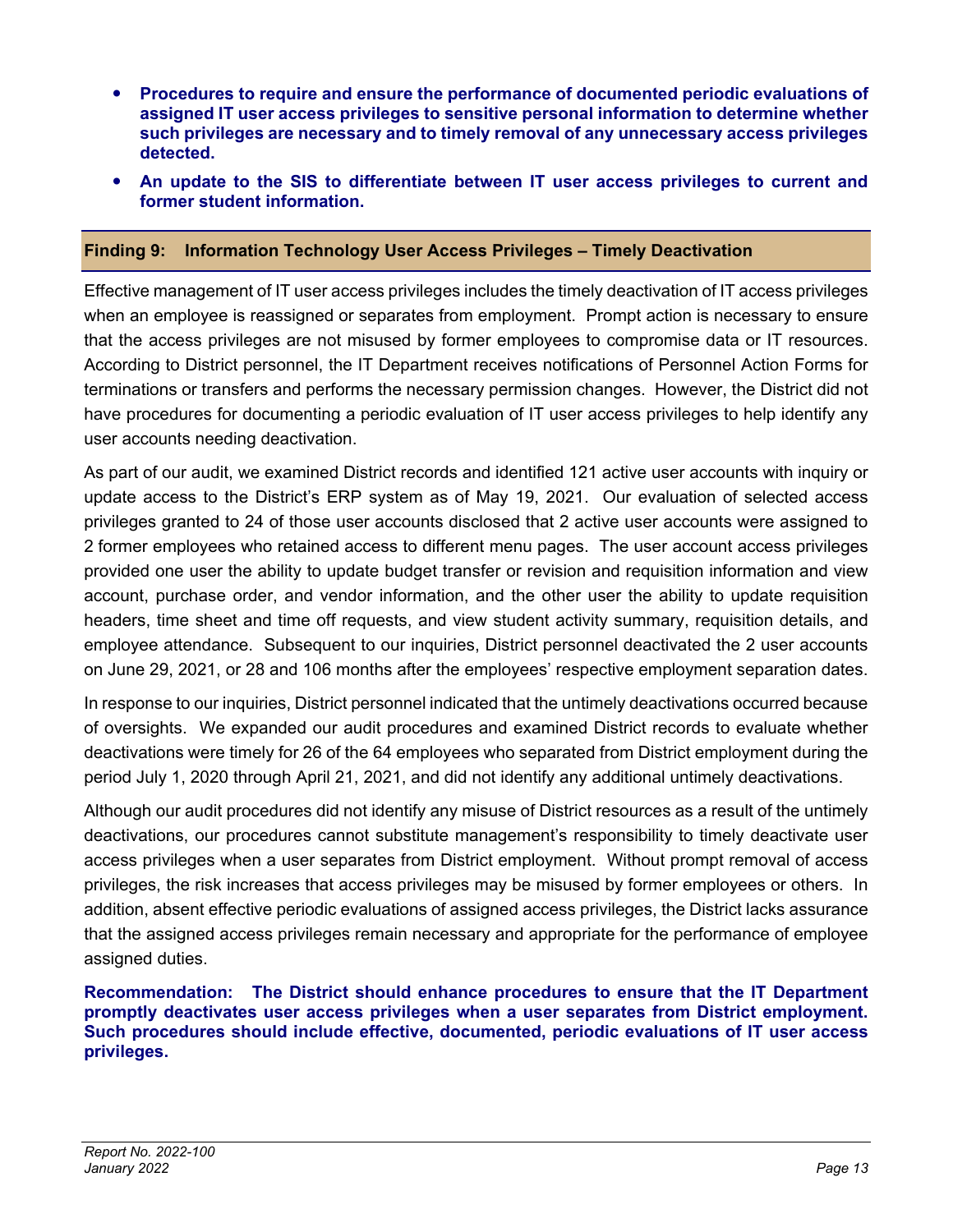## *PRIOR AUDIT FOLLOW-UP*

The District had taken corrective actions for findings included in our report No. 2020-030.

### *OBJECTIVES, SCOPE, AND METHODOLOGY*

The Auditor General conducts operational audits of governmental entities to provide the Legislature, Florida's citizens, public entity management, and other stakeholders unbiased, timely, and relevant information for use in promoting government accountability and stewardship and improving government operations.

We conducted this operational audit from April 2021 through November 2021 in accordance with generally accepted government auditing standards. Those standards require that we plan and perform the audit to obtain sufficient, appropriate evidence to provide a reasonable basis for our findings and conclusions based on our audit objectives. We believe that the evidence obtained provides a reasonable basis for our findings and conclusions based on our audit objectives.

This operational audit focused on selected District processes and administrative activities, including, but not limited to, District information technology resources and related controls, school safety, fiscal transparency, compensation, and other expenses. For those areas, our audit objectives were to:

- Evaluate management's performance in establishing and maintaining internal controls, including controls designed to prevent and detect fraud, waste, and abuse, and in administering assigned responsibilities in accordance with applicable laws, rules, regulations, contracts, grant agreements, and other guidelines.
- Examine internal controls designed and placed in operation to promote and encourage the achievement of management's control objectives in the categories of compliance, economic and efficient operations, reliability of records and reports, and safeguarding of assets, and identify weaknesses in those controls.
- Determine whether management had taken corrective actions for findings included in our report No. 2020-030.
- Identify statutory and fiscal changes that may be recommended to the Legislature pursuant to Section 11.45(7)(h), Florida Statutes.

This audit was designed to identify, for those areas included within the scope of the audit, weaknesses in management's internal controls significant to our audit objectives; instances of noncompliance with applicable laws, rules, regulations, contracts, grant agreements, and other guidelines; and instances of inefficient or ineffective operational policies, procedures, or practices. The focus of this audit was to identify problems so that they may be corrected in such a way as to improve government accountability and efficiency and the stewardship of management. Professional judgment has been used in determining significance and audit risk and in selecting the particular transactions, legal compliance matters, records, and controls considered.

As described in more detail below, for those programs, activities, and functions included within the scope of our audit, our audit work included, but was not limited to, communicating to management and those charged with governance the scope, objectives, timing, overall methodology, and reporting of our audit;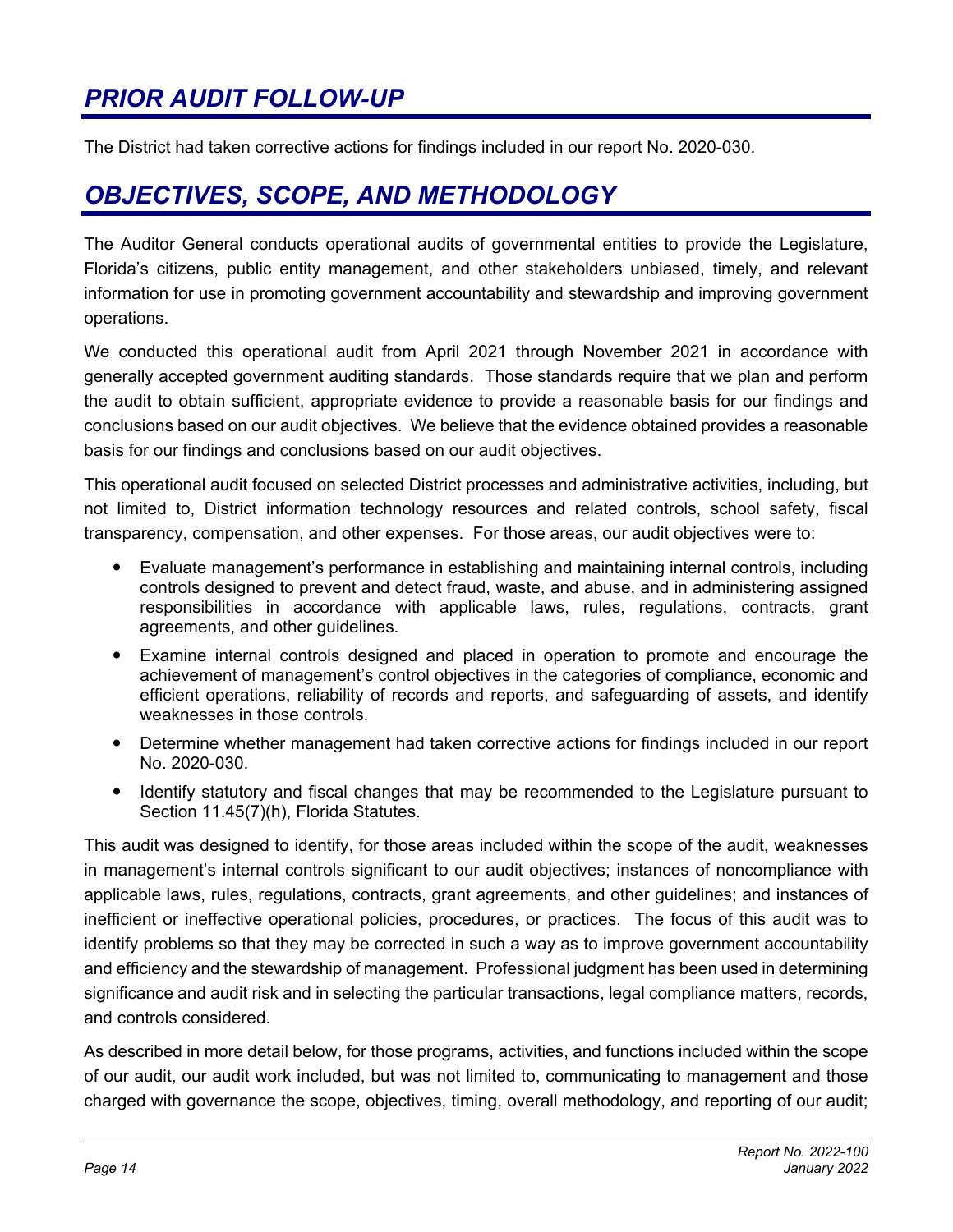obtaining an understanding of the program, activity, or function; identifying and evaluating internal controls significant to our audit objectives; exercising professional judgment in considering significance and audit risk in the design and execution of the research, interviews, tests, analyses, and other procedures included in the audit methodology; obtaining reasonable assurance of the overall sufficiency and appropriateness of the evidence gathered in support of our audit findings and conclusions; and reporting on the results of the audit as required by governing laws and auditing standards.

Our audit included transactions, as well as events and conditions, occurring during the 2020-21 fiscal year audit period, and selected District actions taken prior and subsequent thereto. Unless otherwise indicated in this report, these records and transactions were not selected with the intent of statistically projecting the results, although we have presented for perspective, where practicable, information concerning relevant population value or size and quantifications relative to the items selected for examination.

An audit by its nature does not include a review of all records and actions of management, staff, and vendors, and as a consequence, cannot be relied upon to identify all instances of noncompliance, fraud, waste, abuse, or inefficiency.

In conducting our audit, we:

- Reviewed applicable laws, rules, Board policies, District procedures, and other guidelines, and interviewed District personnel to obtain an understanding of applicable processes and administrative activities.
- Reviewed Board information technology (IT) policies and District procedures to determine whether the policies and procedures addressed certain important IT control functions, such as security, systems development and maintenance, network configuration management, system backups, and disaster recovery.
- Evaluated District procedures for maintaining and reviewing employee access to IT data and resources. We examined selected access privileges to District enterprise resource planning (ERP) system finance and human resources (HR) applications to determine the appropriateness and necessity of the access based on employee job duties and user account functions and whether the access prevented the performance of incompatible duties. We also examined the administrator account access privileges granted and procedures for oversight of administrative accounts for the applications to determine whether the accounts had been appropriately assigned and managed. Specifically, from the population of 121 user accounts, we examined District records supporting 17 selected users with access privileges to the ERP system finance application and 7 selected users with access privileges to the ERP system HR application as of May 2021 who had view, add, change, or delete access privileges to those applications to determine the appropriateness of access privileges granted.
- Evaluated District procedures to prohibit former employee access to critical ERP system finance and HR application functions. Specifically, we reviewed selected user access privileges for 26 of the 64 employees who separated from District employment during the period July 1, 2020, through April 21, 2021, to determine whether the access privileges had been timely deactivated.
- Evaluated District procedures for protecting the sensitive personal information of students, including social security numbers. Specifically, we examined the access privileges of the 99 individuals who had access to sensitive personal student information as of September 2021 to evaluate the appropriateness and necessity of the access privileges based on the individual's assigned job responsibilities.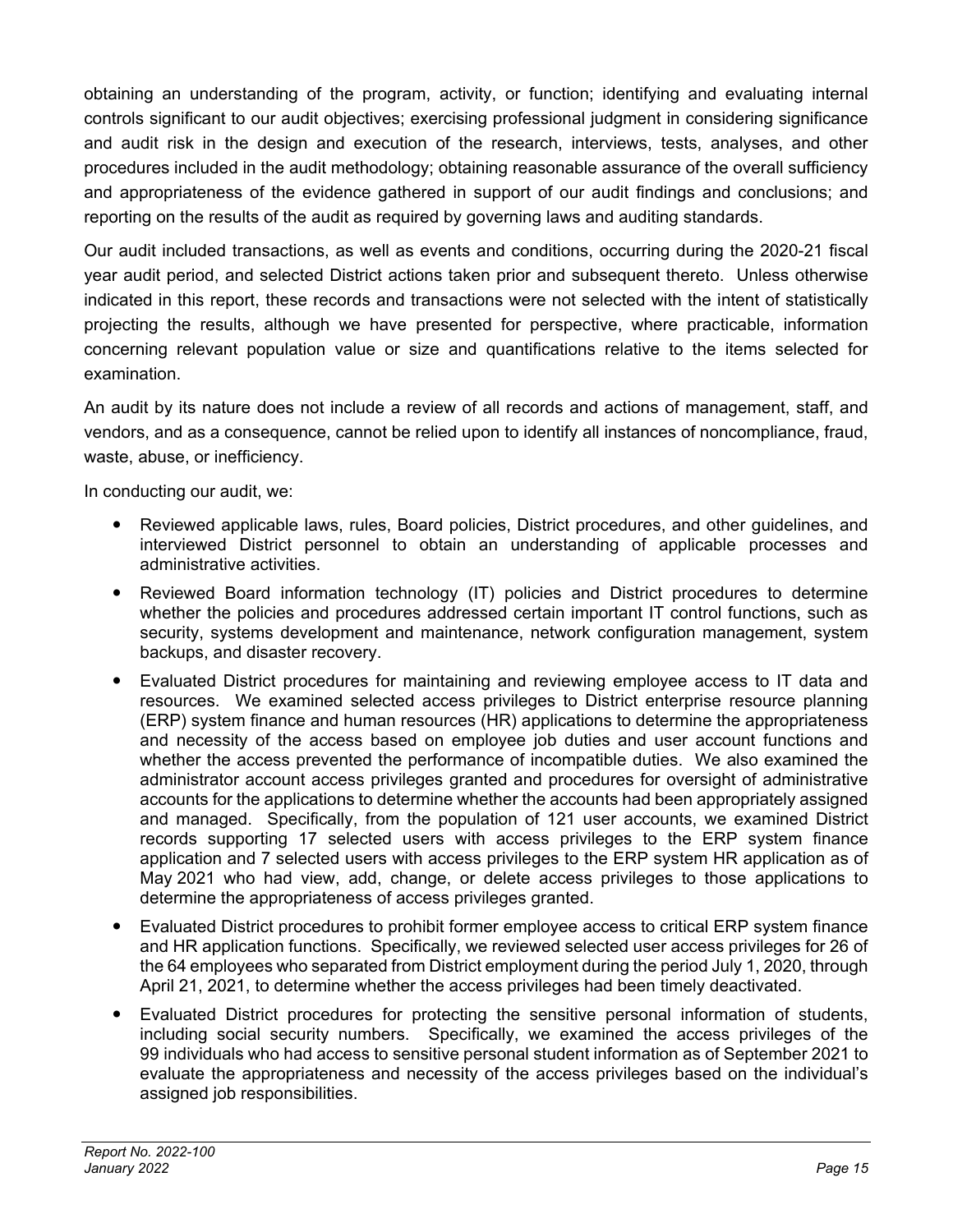- Evaluated Board security policies and District procedures governing the classification, management, and protection of sensitive and confidential information.
- Examined the District Web site to determine whether the 2020-21 fiscal year proposed, tentative, and official budgets were prominently posted pursuant to Section 1011.035(2), Florida Statutes. In addition, we determined whether the Web site contained the required graphical representations, for each public school within the District and for the District, of summary financial efficiency data and fiscal trend information for the previous 3 years, and a link to the Web-based fiscal transparency tool developed by the Florida Department of Education (FDOE).
- From the population of expenditures totaling \$2.6 million and transfers totaling \$213,123 during the period July 2020 through May 2021 from nonvoted capital outlay tax levy proceeds, Public Education Capital Outlay funds, and other restricted capital project funds, examined documentation supporting selected expenditures and transfers totaling \$1.7 million and \$213,123, respectively, to determine District compliance with the restrictions imposed on the use of these resources, such as compliance with Section 1011.71(2), Florida Statutes.
- Evaluated the effectiveness of District procedures for acquiring a new ERP system and related services and examined District records supporting the acquisition.
- Examined District records to determine whether the Board had adopted appropriate school safety policies and the District implemented procedures to ensure the health, safety, and welfare of students and compliance with Sections 1006.07, 1006.12, 1006.13, 1011.62(15), and 1012.584, Florida Statutes.
- Examined District records to determine whether the Board had adopted appropriate mental health awareness policies and the District had implemented procedures to promote the health, safety, and welfare of students and ensure compliance with Sections 1011.62(16) and 1012.584, Florida Statutes, and State Board of Education (SBE) Rule 6A-1.094124, Florida Administrative Code.
- From the population of \$419,819 total workforce education program funds expenditures for the audit period, examined District records supporting four selected expenditures totaling \$127,043 to determine whether the District used the funds for authorized purposes (i.e., not used to support K-12 programs or District K-12 administrative costs).
- From the population of 17,597 contact hours reported for 89 adult general education instructional students during the Fall 2020 Semester, examined District records supporting 7,806 reported contact hours for 25 selected students to determine whether the District reported the instructional contact hours in accordance with SBE Rule 6A-10.0381, Florida Administrative Code.
- Evaluated administrator contracts to determine whether the contracts contained severance pay provisions and whether the provisions complied with Section 215.425(4), Florida Statutes.
- From the compensation payments totaling \$33.6 million to 1,274 employees during the period July 1, 2020, through May 18, 2021, examined District records supporting compensation payments totaling \$50,811 to 30 selected employees to determine the accuracy of the rate of pay and whether supervisory personnel reviewed and approved employee reports of time worked.
- Examined Board policies and District procedures to determine whether the District had developed adequate performance assessment procedures for instructional personnel and school administrators based on student performance and other criteria in accordance with Section 1012.34(3), Florida Statutes, and determined whether a portion of instructional employee's compensation was based on performance in accordance with Section 1012.22(1)(c)4. and 5., Florida Statutes.
- Examined District records supporting teacher salary increase allocation payments totaling \$1.5 million to 467 instructional personnel and the required reports (salary distribution plan and expenditure report) submitted to the FDOE to determine whether the District submitted applicable reports to the FDOE and used the funds in compliance with Section 1011.62(18), Florida Statutes.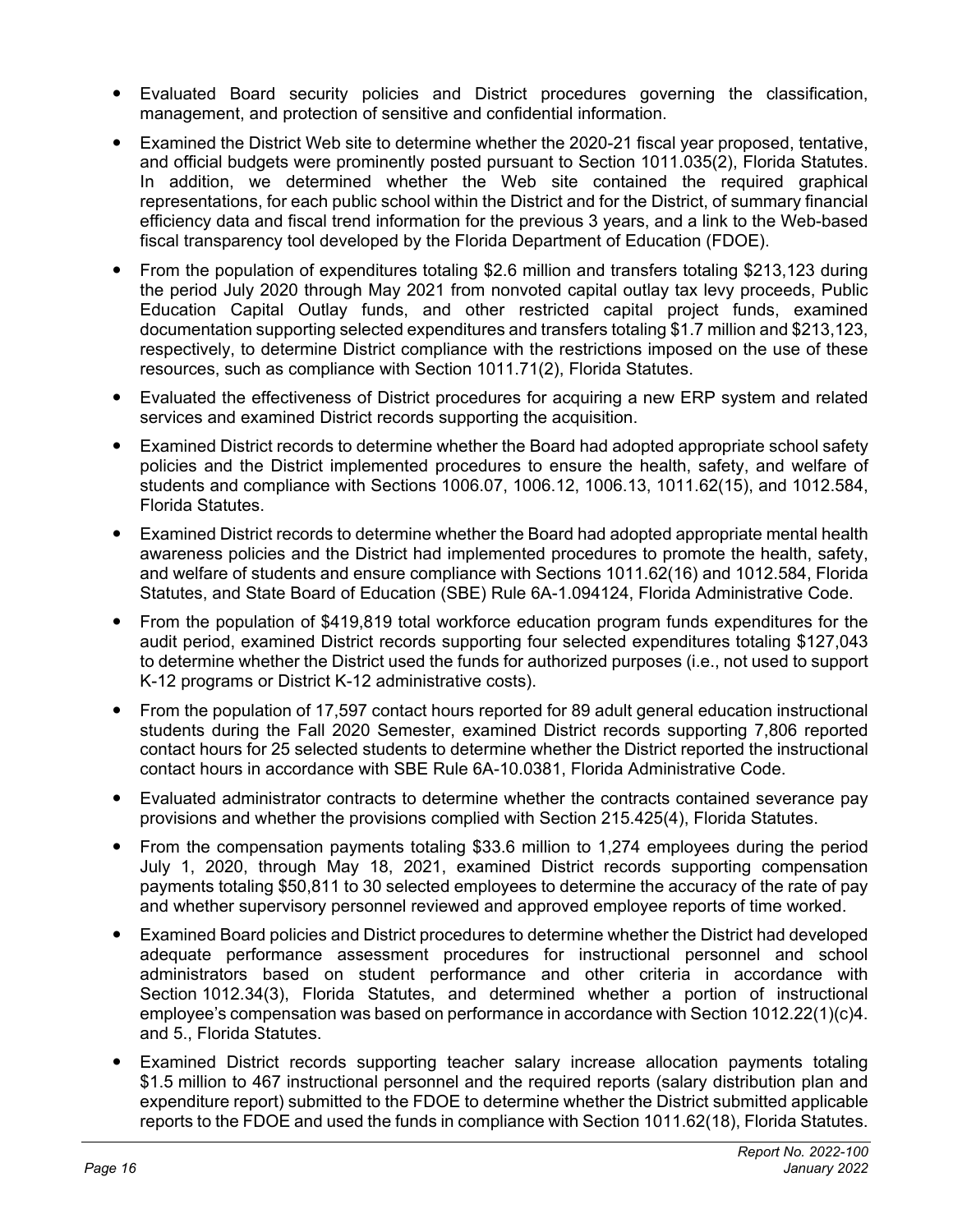- Examined District records for the audit period for 30 employees and 30 contractor workers selected from the population of 912 employees and 102 contractor workers to assess whether individuals who had direct contact with students were subjected to the required fingerprinting and background screening.
- Examined Board policies, District procedures, and related records for volunteers for the audit period to determine whether the District searched prospective volunteers' names against the Dru Sjodin National Sexual Offender Public Web site maintained by the United States Department of Justice, as required by Section 943.04351, Florida Statutes.
- Evaluated the effectiveness of Board policies and District procedures for ethical conduct for instructional personnel and school administrators, including reporting responsibilities related to employee misconduct which affects the health, safety, or welfare of a student, to determine the sufficiency of those policies and procedures to ensure compliance with Section 1001.42(6), Florida Statutes.
- Evaluated Board policies and District procedures to ensure that health insurance was provided only to eligible employees, retirees, and dependents and that, upon an employee's separation from District employment, insurance benefits were timely canceled as appropriate based on the Board policies. We also determined whether the District had procedures for reconciling health insurance costs to employee, retiree, and Board-approved contributions.
- Determined whether non-compensation expenditures were reasonable, correctly recorded, adequately documented, for a valid District purpose, properly authorized and approved, and in compliance with applicable State laws, SBE rules, contract terms and Board policies; and applicable vendors were properly selected. Specifically, from the population of non-compensation expenditures totaling \$19.4 million for the period July 2020 through May 2021, we evaluated documentation supporting 30 selected payments for general expenditures totaling \$1.6 million.
- From the population of payments totaling \$7.2 million during the period July 2020 through May 2021 to 167 contracted services, examined supporting documentation, including the contract documents, for 30 selected payments totaling \$3.6 million to determine whether:
	- $\circ$  The District complied with applicable competitive selection requirements (e.g., SBE Rule 6A-1.012, Florida Administrative Code).
	- $\circ$  The contracts clearly specified deliverables, time frames, documentation requirements, and compensation.
	- $\circ$  District records evidenced that services were satisfactorily received and conformed to contract terms before payment.
	- $\circ$  The payments complied with contract provisions.
- From the population of expenditures totaling \$16.4 million for the audit period from State grants and appropriations, examined documentation supporting selected expenditures totaling \$0.8 million to determine District compliance with the restrictions imposed on the use of these resources.
- Examined the contract document for the FDOE-approved virtual instruction program (VIP) provider to determine whether the contract contained required statutory provisions. Also, we examined the contract documents to determine whether provisions were included to address compliance with contract terms, the confidentiality of student records, and monitoring of the providers' quality of virtual instruction and data quality.
- Communicated on an interim basis with applicable officials to ensure the timely resolution of issues involving controls and noncompliance.
- Performed various other auditing procedures, including analytical procedures, as necessary, to accomplish the objectives of the audit.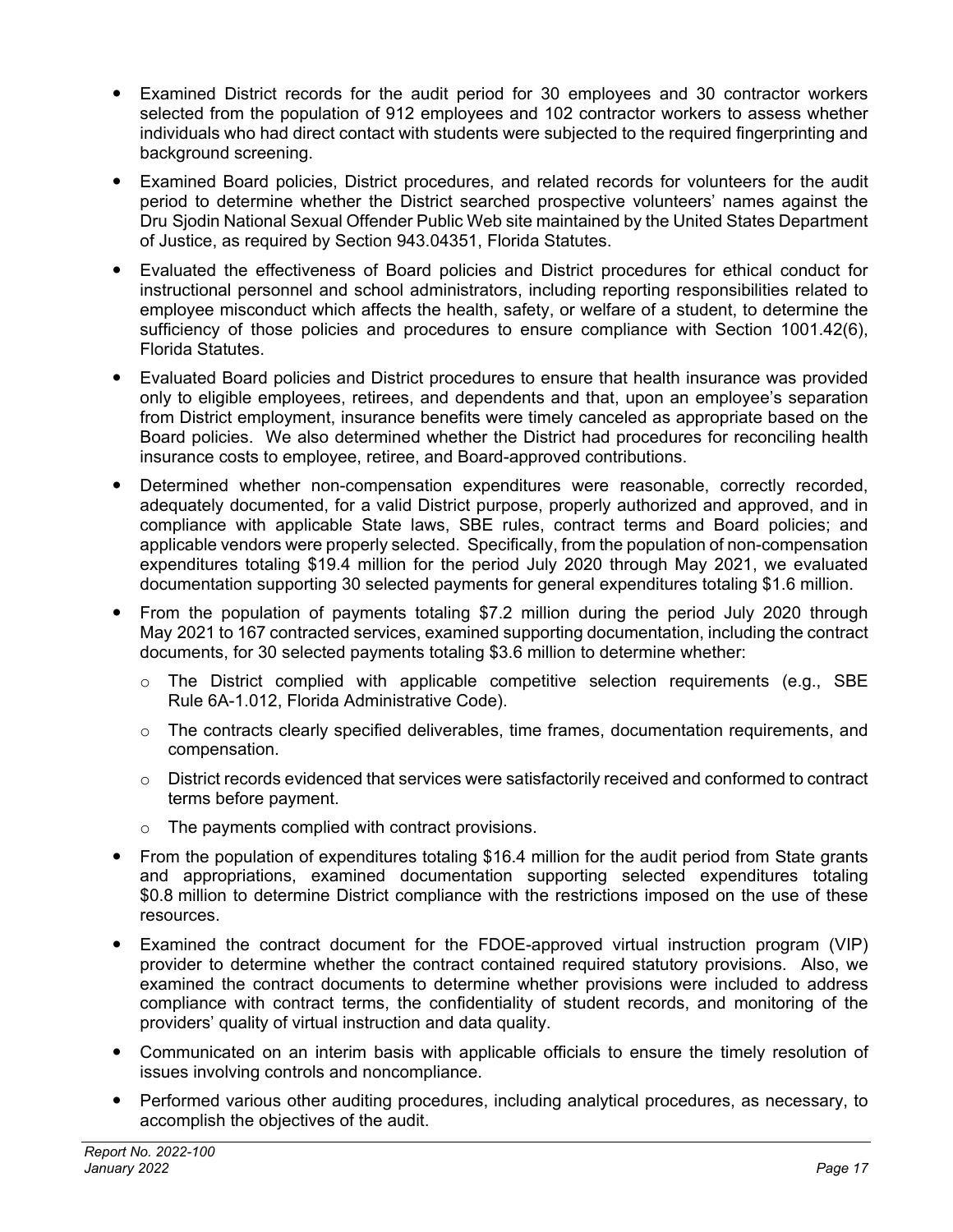• Prepared and submitted for management response the findings and recommendations that are included in this report and which describe the matters requiring corrective actions. Management's response is included in this report under the heading *MANAGEMENT'S RESPONSE*.

## *AUTHORITY*

Section 11.45, Florida Statutes, requires that the Auditor General conduct an operational audit of each school district on a periodic basis. Pursuant to the provisions of Section 11.45, Florida Statutes, I have directed that this report be prepared to present the results of our operational audit.

Charier F. Norman

Sherrill F. Norman, CPA Auditor General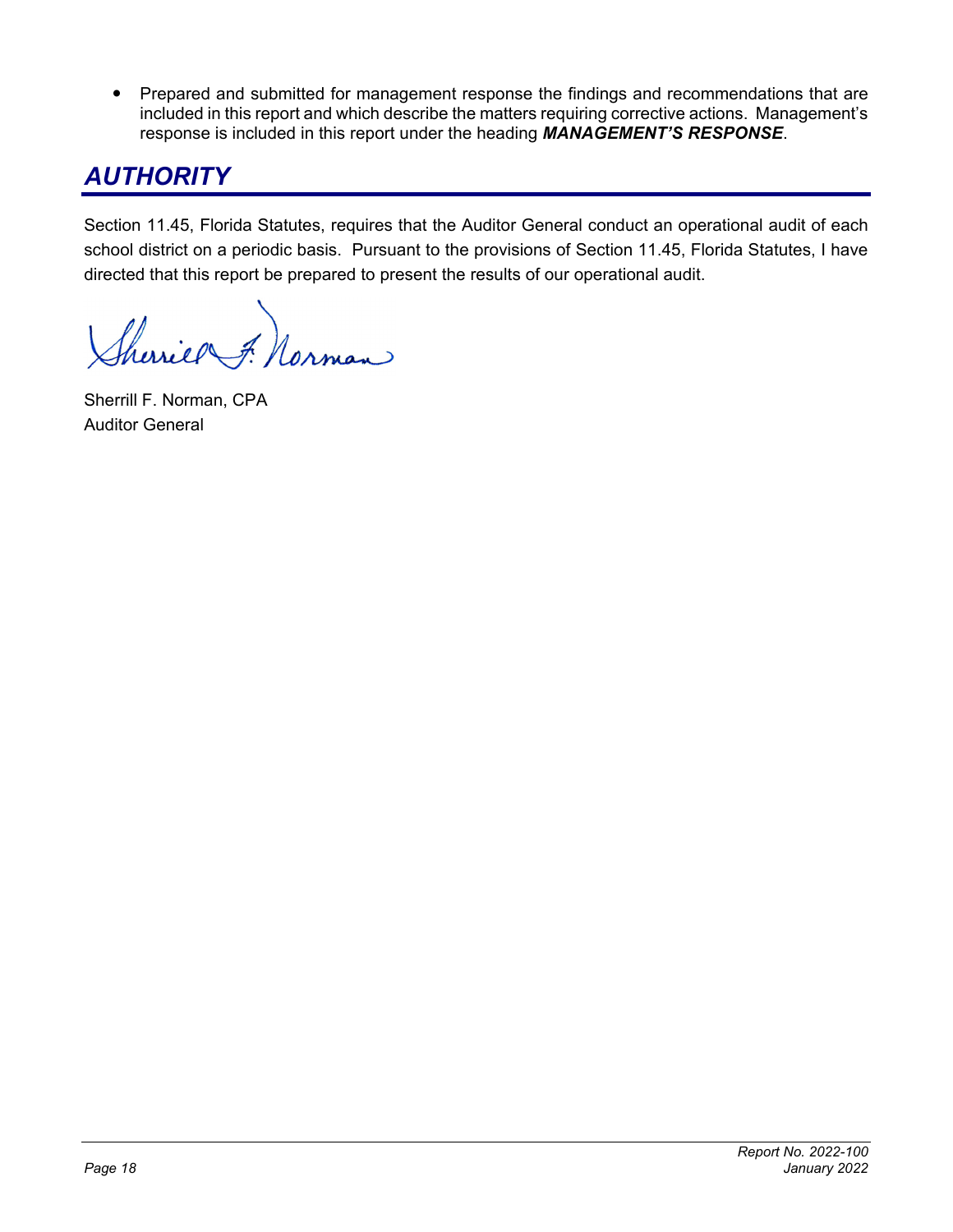### *MANAGEMENT'S RESPONSE*



**District Office** P.O. Box 1980 LaBelle, Florida 33975-1980  $(863)674-4642$ FAX (863)674-4105

### **Hendry County District School Board**

Michael Swindle *Superintendent* **Sub-Office** 

475 E. Osceola Ave. Clewiston, Florida 33440-3140 (863)902-4244 FAX (863)902-4247

January 14, 2022

Sherrill F. Norman, CPA Office of the Auditor General 111 West Madison Street, Suite G74 Tallahassee, Florida 32399

Dear Ms. Norman:

Please accept the following responses for the preliminary and tentative operational audit findings and recommendations. The District has begun to take corrective actions. Should you have any questions, or if additional information is needed, please contact Ms. Sarah Cox, Chief Financial Officer, at (863) 674-4100 or via email at  $\frac{\cos(a)}{b}$  endry-schools.net.

Respectfully,

duced Swindled

Michael Swindle Superintendent, Hendry County School Board

MS:ac

cc: Sarah Cox

*Hendry County Schools ... our future starts here.*

HENDRY SCHOOL DISTRICT IS AN EQUAL OPPORTUNITY FOR EDUCATION AND EMPLOYMENT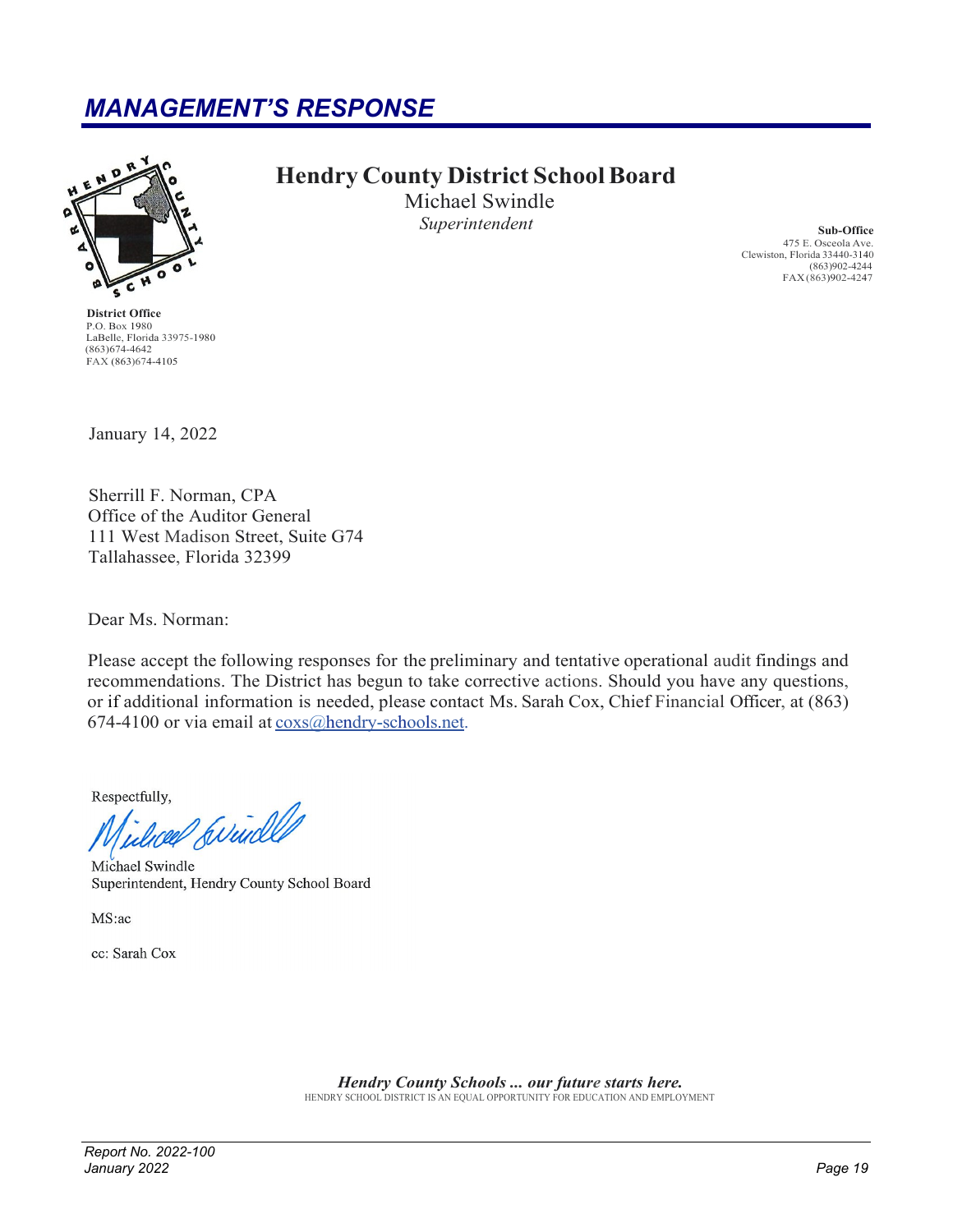#### **Finding #1: School Safety**

The District is in the process of updating policies and procedures to ensure compliance.

#### **Finding #2: Background Screenings**

The Hendry County School District updated procedures to ensure that controls are in place for required background screenings for all current employees. The Human Resource Department staff will pull all deletions for the upcoming month and resubmit anyone still employed with the district (each month): current District employees and contracted employees. The Human Resources did a "clean up" of files and is now following the monthly protocol to ensure submissions for background screenings. The new monthly process will ensure that each District employee and contracted employee will undergo the required background screening at least once every 5 years.

#### **Finding #3: Ethical Conduct**

The Hendry County School District enhanced procedures for District personnel and their response to the accountability of mandatory training on ethical conduct. Every employee was given multiple reminders from the Deputy Superintendent and school leadership teams in regards to the responsibility of completing the Ethical Conduct training (in the "Safe Schools" system). As of November 30, 2021, one hundred percent of employees had completed the training. In addition, the District has established a procedure of informing potential employers of employees who were terminated, or separated, for a conviction or suspicion of inappropriate behavior with children. These communications will be done on reference calls, or if one is not done, the Human Resource Department will follow up with any future employers, as they know about them. Documentation of these calls will be held in the Human Resources office, as needed.

#### **Finding #4: Mental Health Care Services**

The required mental health awareness and assistance instruction was provided through a program in which we could not grab the data, nor get the company to provide the data in a timely manner. The students, in most cases had participated in the 5-hours of instruction, but documentation was not properly done. The District has since purchased an additional program to aid in the requirement in an online student version to meet all requirements: Suite 360 by Navigate 360. All students in grades 6-12 are working on the required 5 hours of instruction through this program. It also allows for additional supports and interventions.

The Youth Mental Health First Aid training for staff has been extremely difficult in reaching 100% due to COVID, which continues to plague the district with increased cases. Our substitutes are limited, or Professional Development days are limited, and our sick leave rates continue to climb. However, the Youth Mental Health First Aid instruction for teachers and staff is also getting an upgrade and additional coursework added onto the schedule. The District currently has 8 trainers in YMHFA. The district is offering 2 classes per month for live learning, as well as providing access to the online version of the YMHFA recertification training for those school employees trained 3 (or more) years ago. These new protocols will allow us to get new staff and veteran staff trained, and/or recertified.